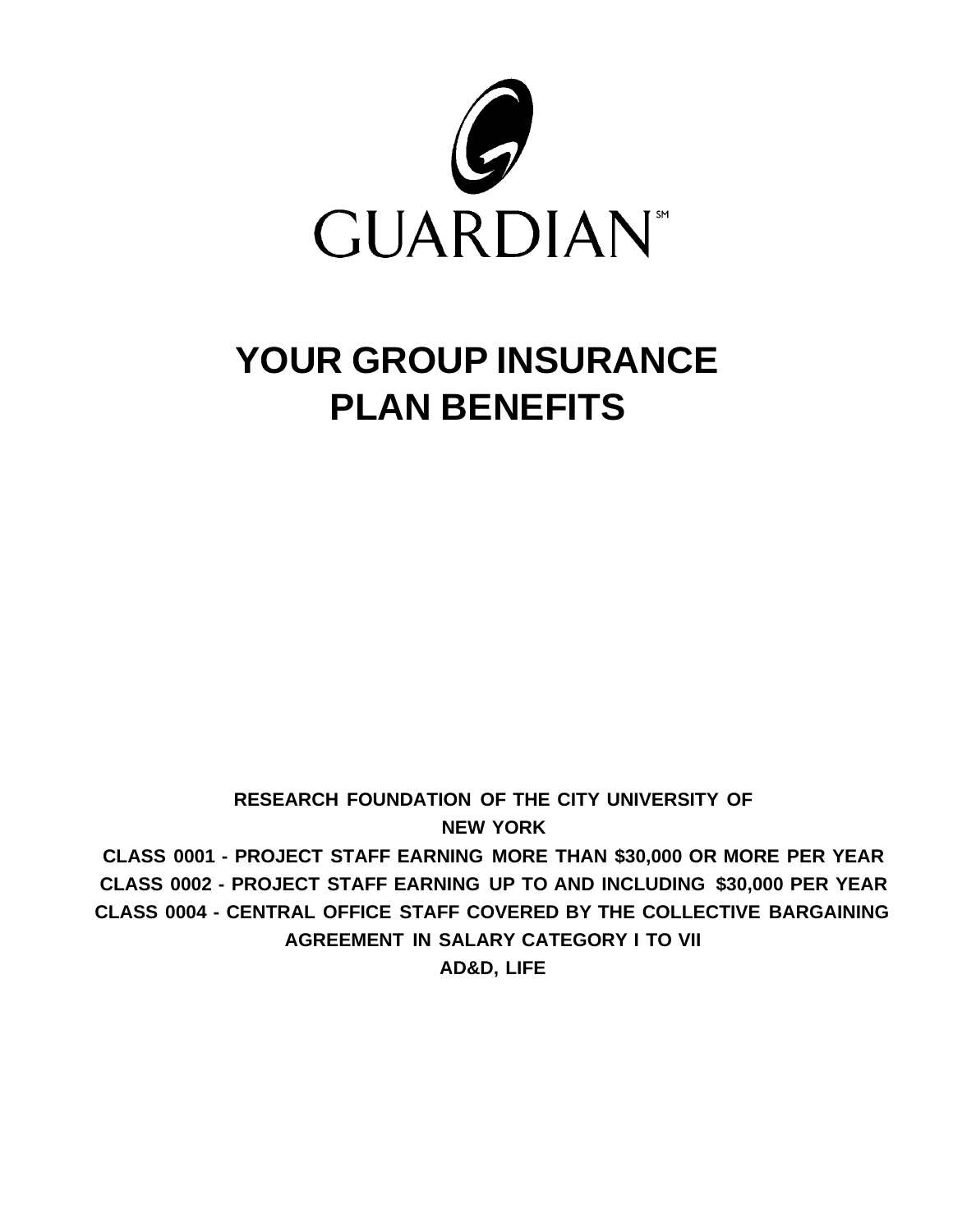The enclosed certificate is intended to explain the benefits provided by the Plan. It does not constitute the Policy Contract. Your rights and benefits are determined in accordance with the provisions of the Policy, and your insurance is effective only if you are eligible for insurance and remain insured in accordance with its terms.

00392420/00019.0/A /0001/W28254/99999999/0000/PRINT DATE: 11/05/12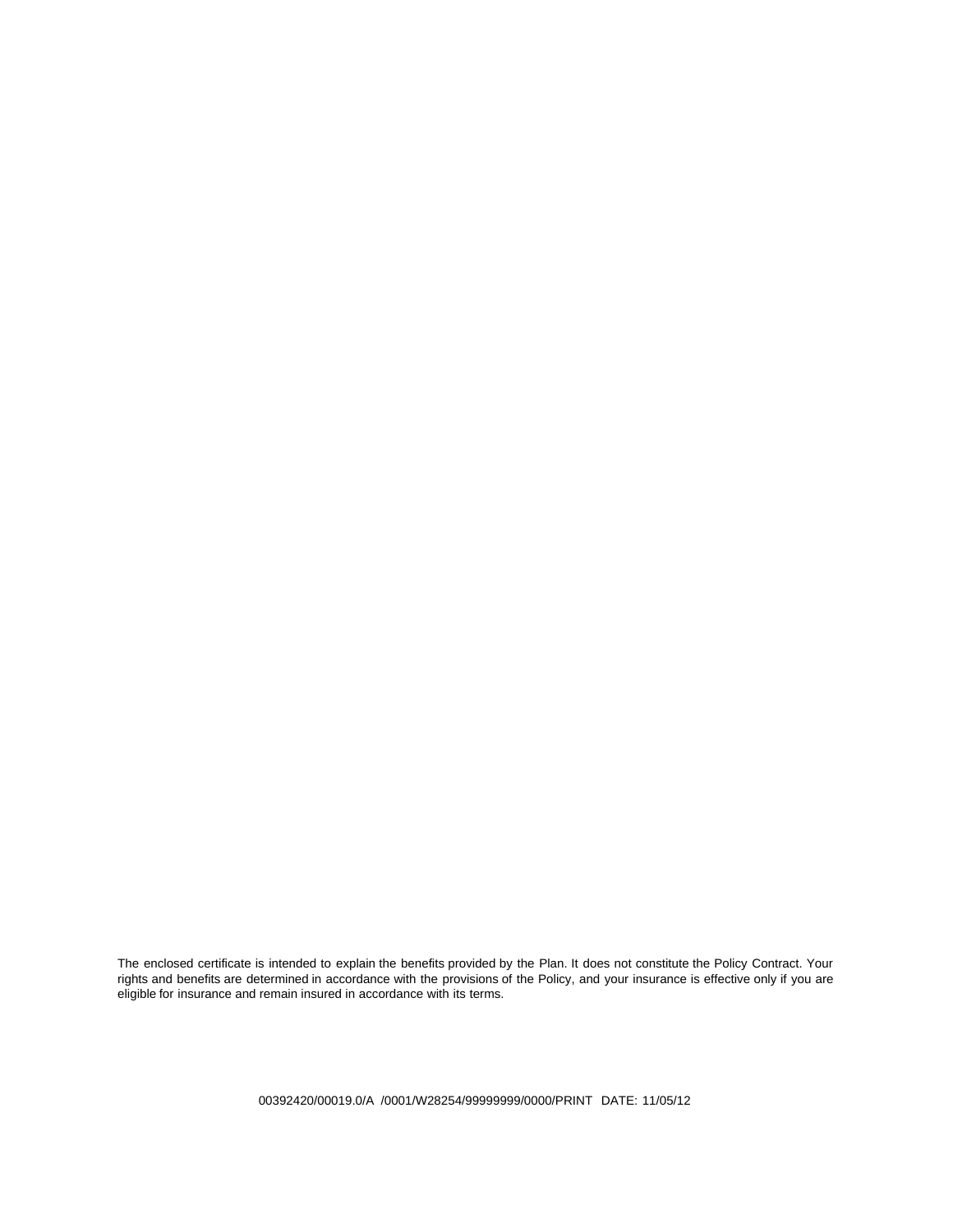#### **The Guardian**

7 Hanover Square New York, New York 10004

We, The Guardian, certify that the employee named below is entitled to the insurance benefits provided by The Guardian described in this certificate, provided the eligibility and effective date requirements of the plan are satisfied.

| Group Policy No. | Certificate No. | <b>Effective Date</b> |
|------------------|-----------------|-----------------------|
| Issued To        |                 |                       |

This CERTIFICATE OF COVERAGE replaces any CERTIFICATE OF COVERAGE previously issued under the above Plan or under any other Plan providing similar or identical benefits issued to the Planholder by The Guardian.

> Stuart J Shaw Vice President, Risk Mgt. & Chief Actuary

CGP-3-R-STK-90-3 B110.0023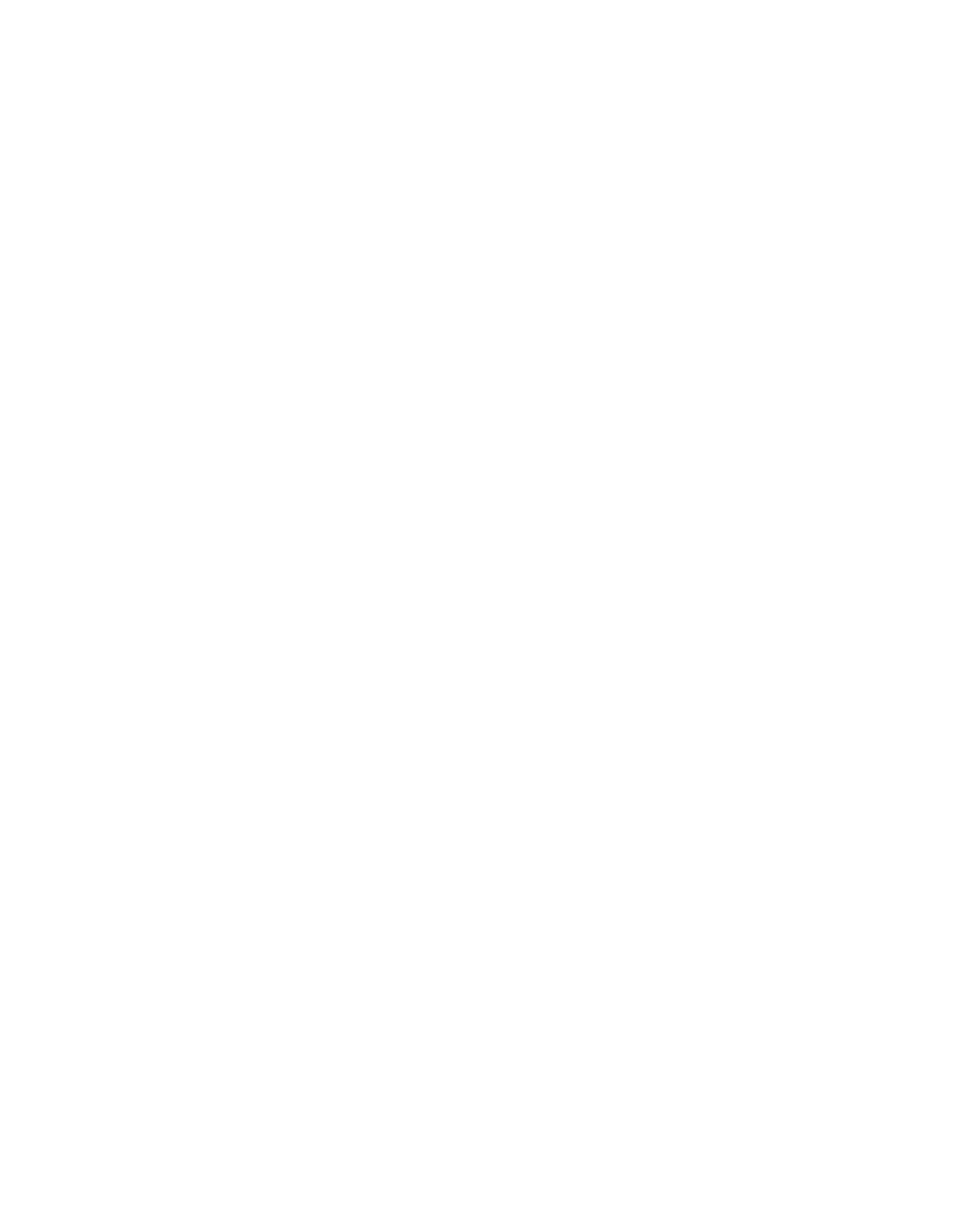# **TABLE OF CONTENTS**

| <b>GENERAL PROVISIONS</b><br>Limitation of Authority (and account of the contract of the contract of the contract of the contract of the co  |
|----------------------------------------------------------------------------------------------------------------------------------------------|
| ELIGIBILITY FOR LIFE AND DISMEMBERMENT COVERAGES                                                                                             |
| Your Right To Continue Group Life Insurance                                                                                                  |
| <b>GROUP TERM LIFE INSURANCE SCHEDULE</b><br>Employee Basic Accidental Death                                                                 |
| <b>LIFE INSURANCE</b><br>Your Extended Life Benefit With Waiver Of Premium  14<br>Your Basic Accidental Death And Dismemberment Benefits  16 |
|                                                                                                                                              |
|                                                                                                                                              |
|                                                                                                                                              |
| <b>STATEMENT OF ERISA RIGHTS</b><br>Life And Accidental Death And Dismemberment Insurance                                                    |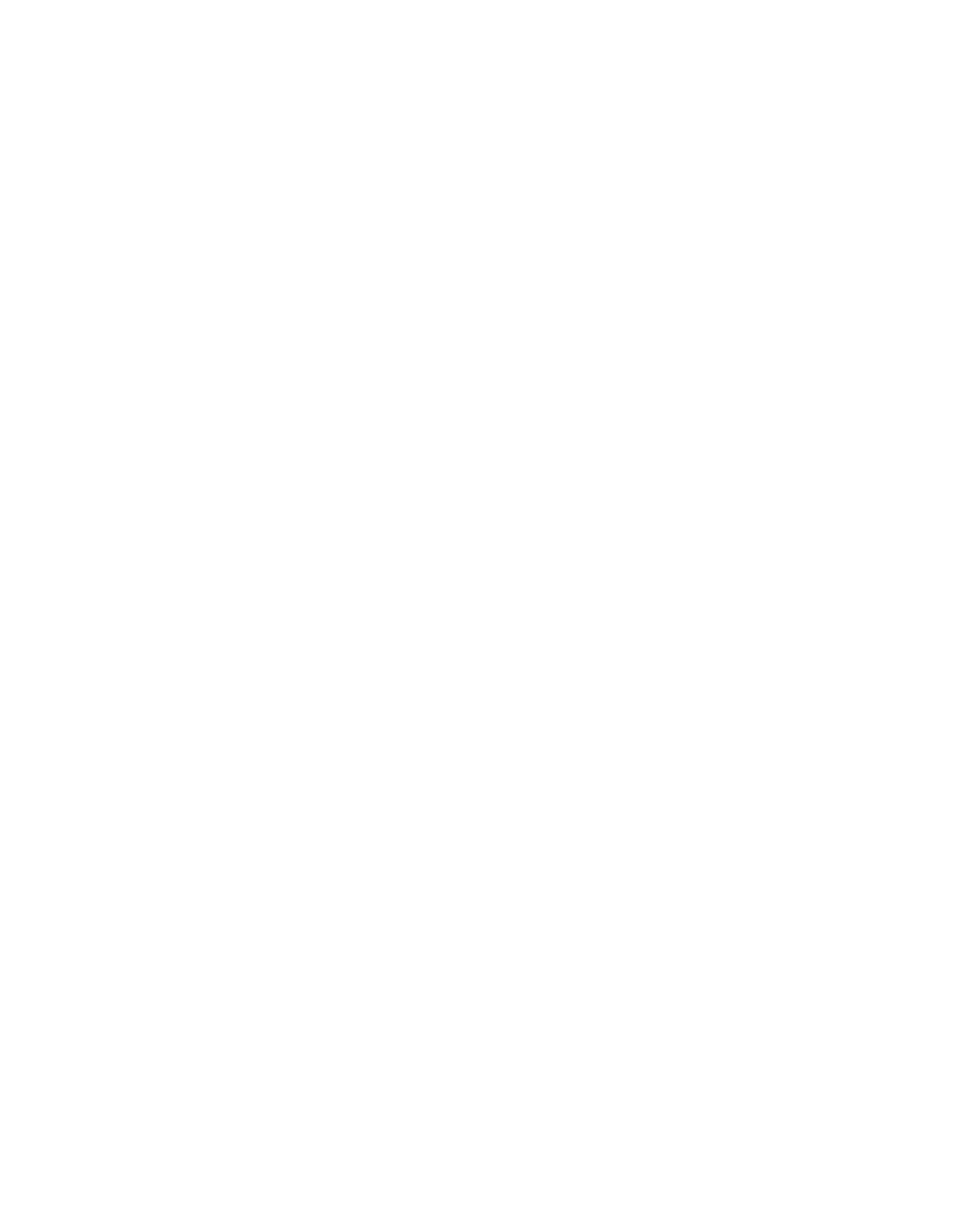#### **GENERAL PROVISIONS**

As used in this booklet:

"Accident and health" means any dental, dismemberment, hospital, long term disability, major medical, prescription drug, surgical, vision care or weekly loss-of-time insurance provided by this plan.

"Covered person" means an employee insured by this plan.

"Employer" means the employer who purchased this plan.

"Our," "The Guardian," "us" and "we" mean The Guardian Life Insurance Company of America.

"Plan" means the Guardian plan of group insurance purchased by your employer.

"You" and "your" mean an employee insured by this plan.

CGP-3-R-GENPRO-90 B160.0011

#### **Limitation of Authority**

No person, except by a writing signed by the President, a Vice President or a Secretary of The Guardian, has the authority to act for us to: (a) determine whether any contract, plan or certificate of insurance is to be issued; (b) waive or alter any provisions of any insurance contract or plan, or any requirements of The Guardian; (c) bind us by any statement or promise relating to any insurance contract issued or to be issued; or (d) accept any information or representation which is not in a signed application.

CGP-3-R-LOA-90 B160.0004

#### **Incontestability**

This *plan* is incontestable after two years from its date of issue, except for non-payment of premiums.

No statement in any application made by a person insured under this plan shall be used in contesting the validity of his or her insurance or in denying a claim for a loss incurred, or for a disability which starts, after such insurance has been in force for two years during his or her lifetime. The application must be signed by the covered person and a copy furnished to him or her or his or her beneficiary.

If this plan replaces a plan your employer had with another insurer, we may rescind the employer's plan based on misrepresentations made by the employer or an employee in a signed application for up to two years from the effective date of this plan.

CGP-3-R-INCY-NY-01 B160.0106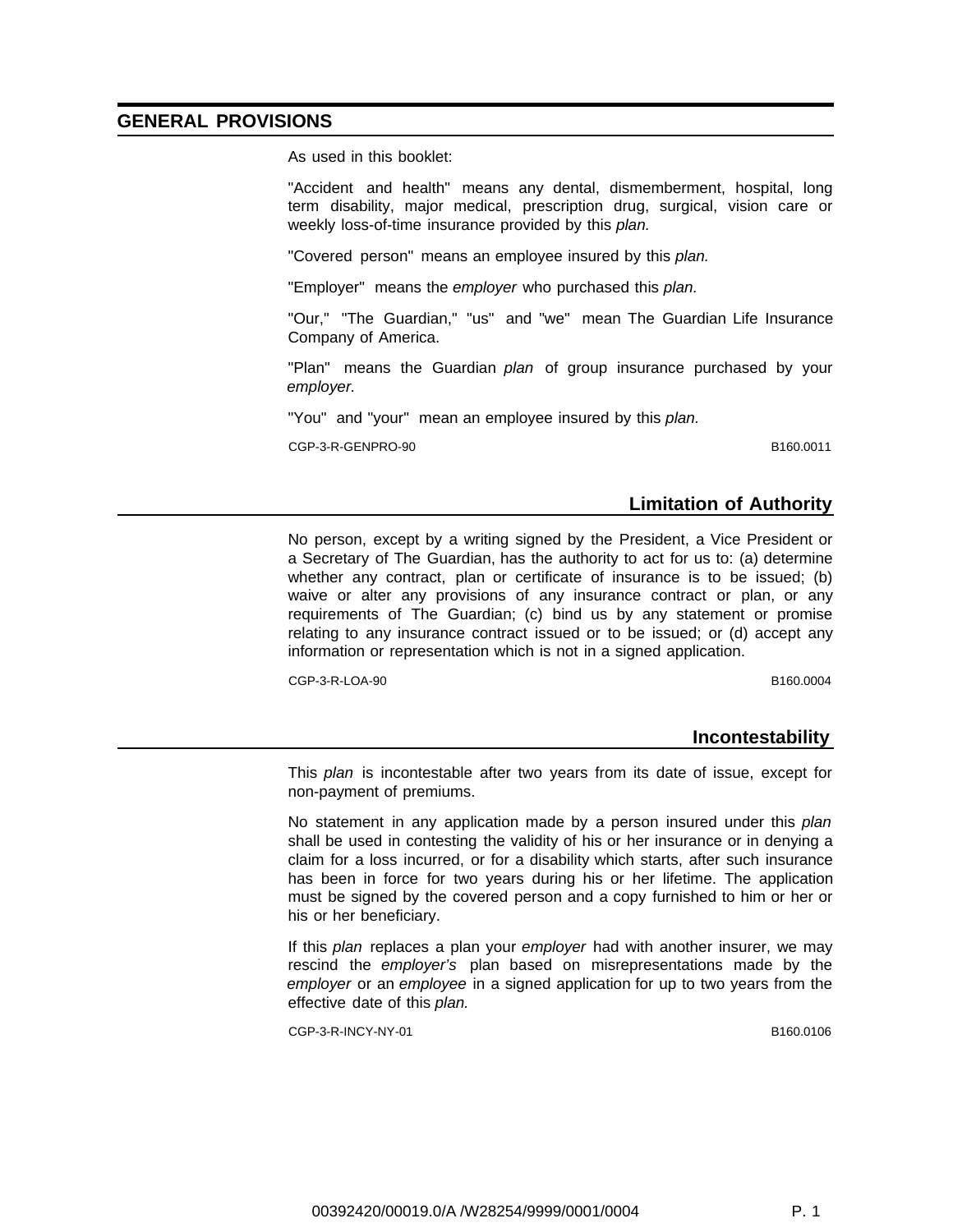We have the right to have a doctor of our choice examine the person for whom a claim is being made under this *plan* as often as we feel necessary. And we have the right to have an autopsy performed in the case of death, where allowed by law. We'll pay for all such examinations and autopsies.

CGP-3-R-EA-90 B160.0006

#### **Accident and Health Claims Provisions**

Your right to make a claim for any accident and health benefits provided by this plan, is governed as follows:

- **Notice** You must send us written notice of an injury or sickness for which a claim is being made within 20 days of the date the *injury* occurs or the sickness starts. This notice should include your name and plan number.
- **Proof of Loss** We'll furnish you with forms for filing proof of loss within 15 days of receipt of notice. But if we don't furnish the forms on time, we'll accept a written description and adequate documentation of the *injury* or *sickness* that is the basis of the claim as proof of loss. You must detail the nature and extent of the loss for which the claim is being made.

If this plan provides weekly loss-of-time insurance, you must send us written proof of loss within 90 days of the end of each period for which we're liable. If this plan provides long term disability income insurance, you must send us written proof of loss within 90 days of the date we request it. For any other loss, you must send us written proof within 120 days of the loss.

- **Late Notice of Proof** We won't void or reduce your claim if you can't send us notice and proof of loss within the required time. But you must send us notice and proof as soon as reasonably possible.
- **Payment of Benefits** We'll pay benefits for loss of income once every 30 days for as long as we're liable, provided you submit periodic written proof of loss as stated above. We'll pay all other *accident and health* benefits to which you're entitled as soon as we receive written proof of loss.

We pay all *accident and health* benefits to you, if you're living. If you're not living, we have the right to pay all accident and health benefits, except dismemberment benefits, to one of the following: (a) your estate; (b) your spouse; (c) your parents; (d) your children; (e) your brothers and sisters; and (f) any unpaid provider of health care services. See "Your Accidental Death and Dismemberment Benefits" for how dismemberment benefits are paid.

When you file proof of loss, you may direct us, in writing, to pay health care benefits to the recognized provider of health care who provided the covered service for which benefits became payable. We may honor such direction at our option. But we can't tell you that a particular provider must provide such care. And you may not assign your right to take legal action under this plan to such provider.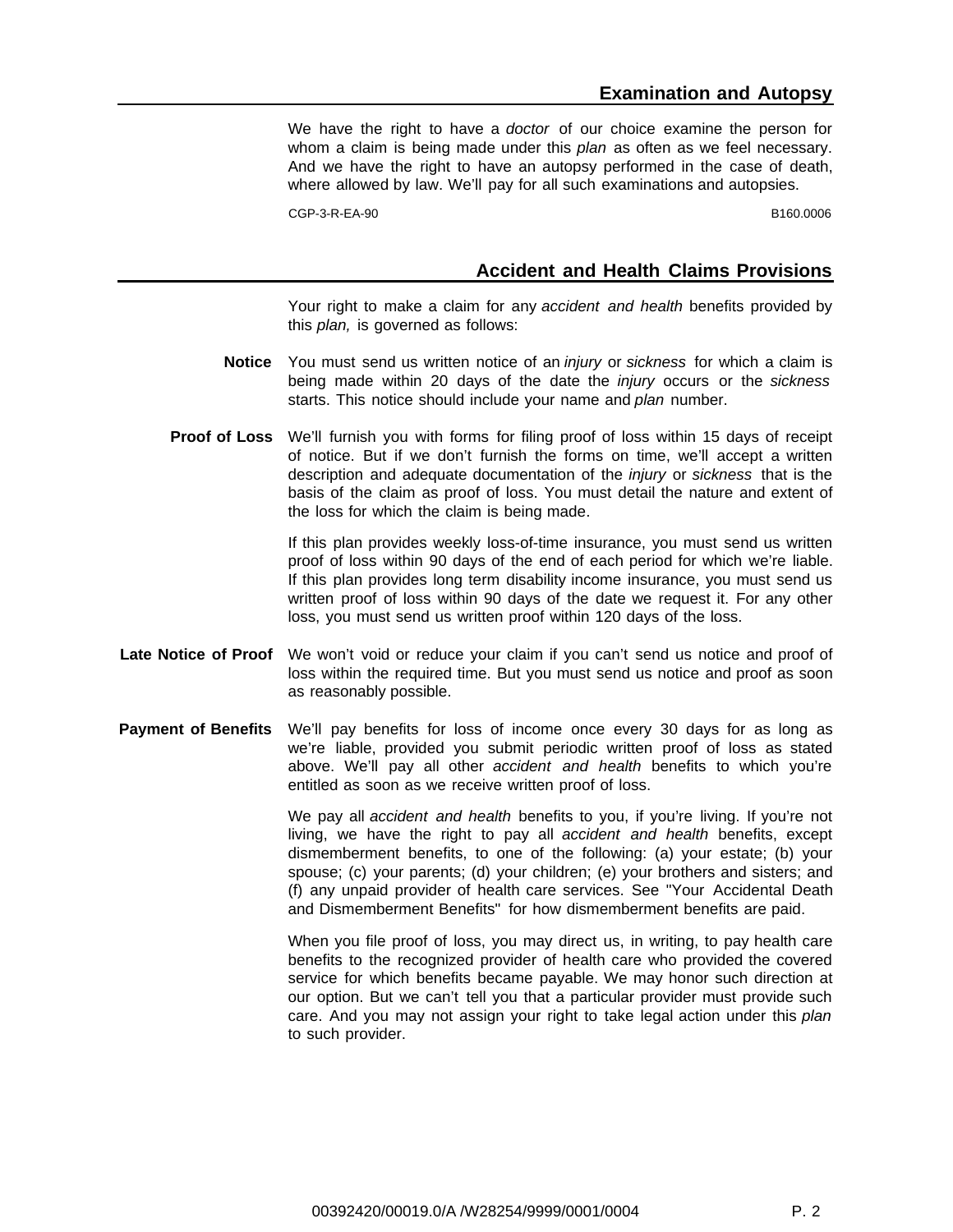- **Limitations of** You can't bring a legal action against this plan until 60 days from the date **Actions** you file proof of loss. And you can't bring legal action against this plan after three years from the date you file proof of loss.
- **Workers'** The accident and health benefits provided by this plan are not in place of, **Compensation** and do not affect requirements for coverage by Workers' Compensation.

CGP-3-R-AHC-90 B160.0132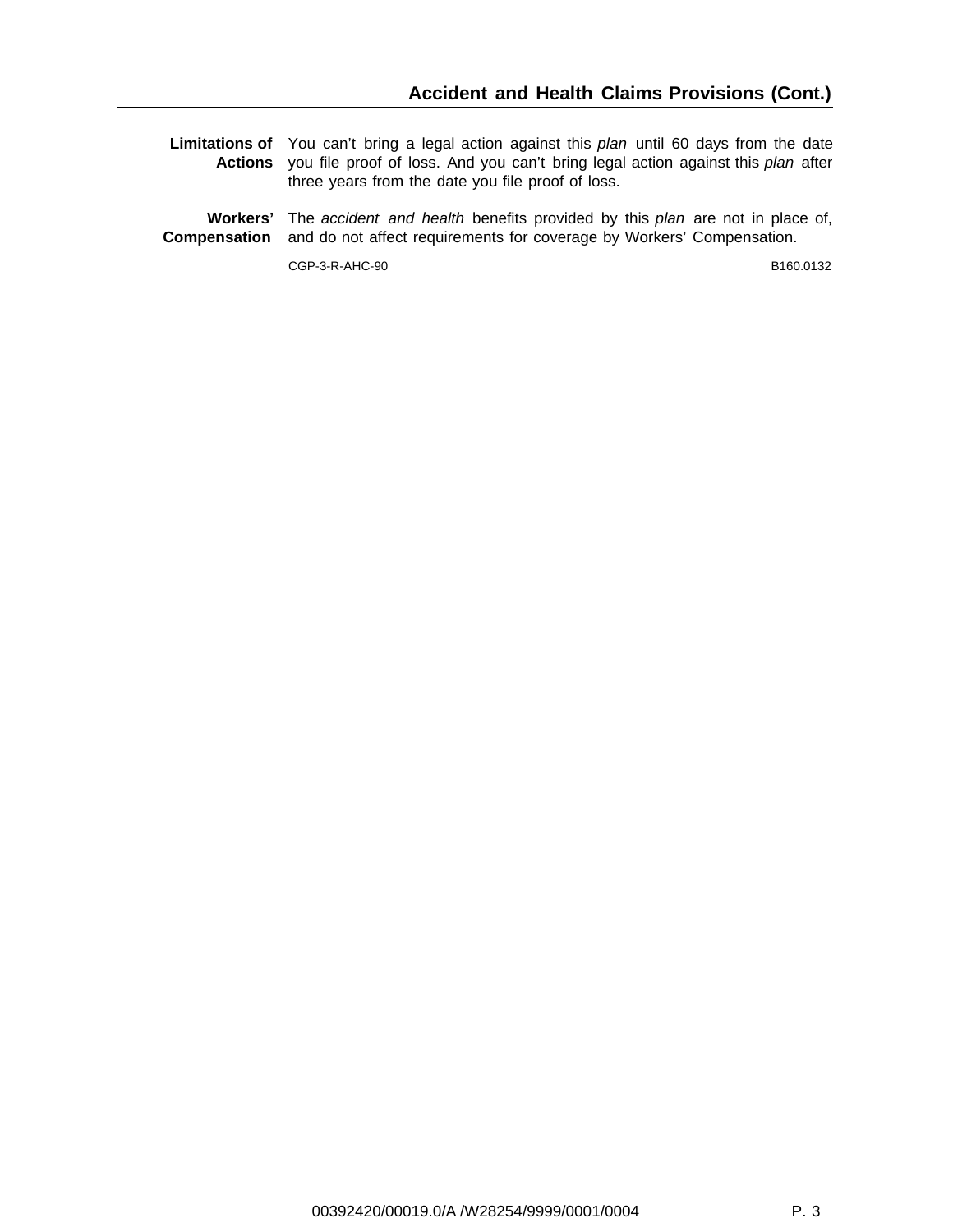# **ELIGIBILITY FOR LIFE AND DISMEMBERMENT COVERAGES**

B264.0003-R

#### **Employee Coverage**

- **Eligible Employees** To be eligible for employee coverage, you must be an active full-time employee. And you must belong to a class of employees covered by this plan.
	- **Other Conditions** Part or all of your insurance amounts may be subject to proof that you're insurable. The Life Schedule explains if and when we require proof. You won't be covered for any amount that requires such *proof* until you give the proof to us and we approve it in writing.

CGP-3-EC-90-1.0 B264.0064-R

**When Your** Employee benefits that don't require proof that you are insurable are **Coverage Starts** scheduled to start on the effective date shown on the sticker attached to the inside front cover of this booklet.

> Employee benefits that require such proof won't start until you send us the proof and we approve it in writing. Once we have approved it, the benefits are scheduled to start on the effective date shown in the endorsement section of your application. A copy of the approved application is furnished to you.

> But you must be actively at work on a full-time basis on the scheduled effective date or dates. And you must have met all of the applicable conditions explained above, and any applicable waiting period. If you are not actively at work on any date part of your insurance is scheduled to start, we will postpone that part of your coverage until the date you return to active full-time work.

> Sometimes, the effective date shown on the sticker or in the endorsement is not a regularly scheduled work day. But coverage will still start on that date if you were actively at work on a full-time basis on your last regularly scheduled work day.

> CGP-3-EC-90-2.0 B180.0066-R

When Your Your coverage ends on the date your active *full-time* service ends for any Coverage Ends reason. Such reasons include disability, death, retirement, layoff, leave of absence and the end of employment.

> It also ends on the date you stop being a member of a class of employees eligible for insurance under this plan, or when this plan ends for all employees. And it ends when this plan is changed so that benefits for the class of employees to which you belong ends.

> Read this booklet carefully if your coverage ends. You may have the right to continue certain group benefits for a limited time. And you may have the right to replace certain group benefits with converted policies.

> CGP-3-EC-90-3.0 B264.0034-R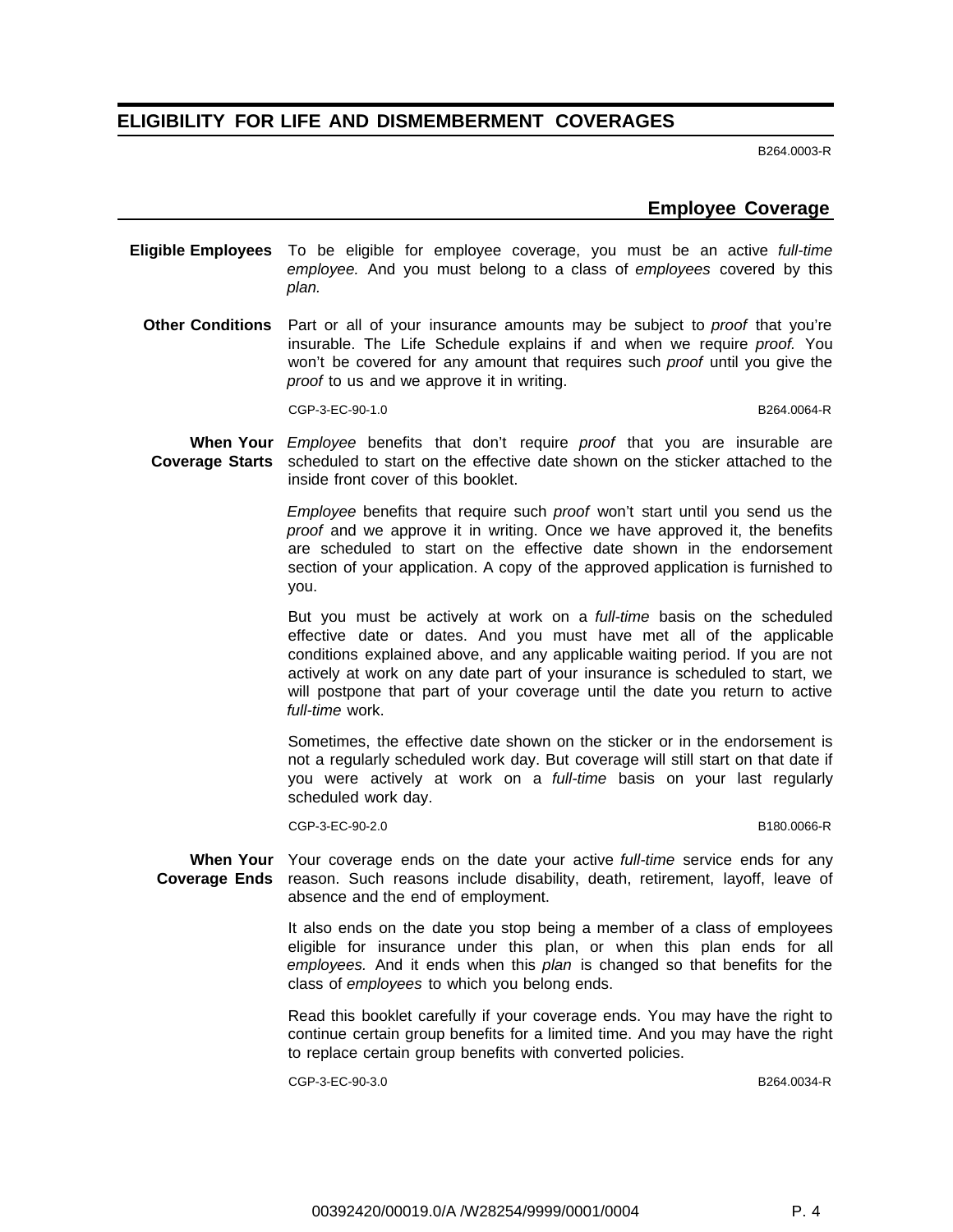- **Important Notice** This section may not apply. You must contact your employer to find out if your employer must allow for a leave of absence under federal law. In that case the section applies.
- **Continuation of** Life and Accidental Death and Dismemberment insurance may be continued **Coverage** at your employer's option. You must contact your employer to find out if you may continue this insurance.
- **If Your Group** Group insurance may normally end for an employee because he or she **Coverage Would** ceases work due to an approved leave of absence. But, the employee may **End** continue his or her group insurance if the leave of absence has been granted: (a) to allow the employee to care for a seriously injured or ill spouse, child, or parent; (b) after the birth or adoption of a child; (c) due to the employee's own serious health condition; or (d) because of any serious injury or illness arising out of the fact that a spouse, child, parent, or next of kin, who is a covered servicemember, of the employee is on active duty(or has been notified of an impending call or order to active duty) in the Armed Forces in support of a contingency operation. The employee will be required to pay the same share of the premium as he or she paid before the leave of absence.
- When Continuation Insurance may continue until the earliest of the following: **Ends**
	- The date you return to active work.
	- In the case of a leave granted to you to care for a covered servicemember: The end of a total leave period of 26 weeks in one 12 month period. This 26 week total leave period applies to all leaves granted to you under this section for all reasons. If you take an additional leave of absence in a subsequent 12 month period, continued coverage will cease at the end of a total leave period of 12 weeks.
	- In any other case: The end of a total leave period of 12 weeks in any  $\bullet$ 12 month period.
	- The date on which your *Employer's Plan* is terminated or you are no longer eligible for coverage under this Plan.
	- The end of the period for which the premium has been paid.
	- **Definitions** As used in this section, the terms listed below have the meanings shown below:
		- **Active Duty:** This term means duty under a call or order to active duty in the Armed Forces of the United States.
		- **Contingency Operation:** This term means a military operation that: (a) is designated by the Secretary of Defense as an operation in which members of the armed forces are or may become involved in military actions, operations, or hostilities against an enemy of the United States or against an opposing military force; or (b) results in the call or order to, or retention on, active duty of members of the uniformed services under any provision of law during a war or during a national emergency declared by the President or Congress.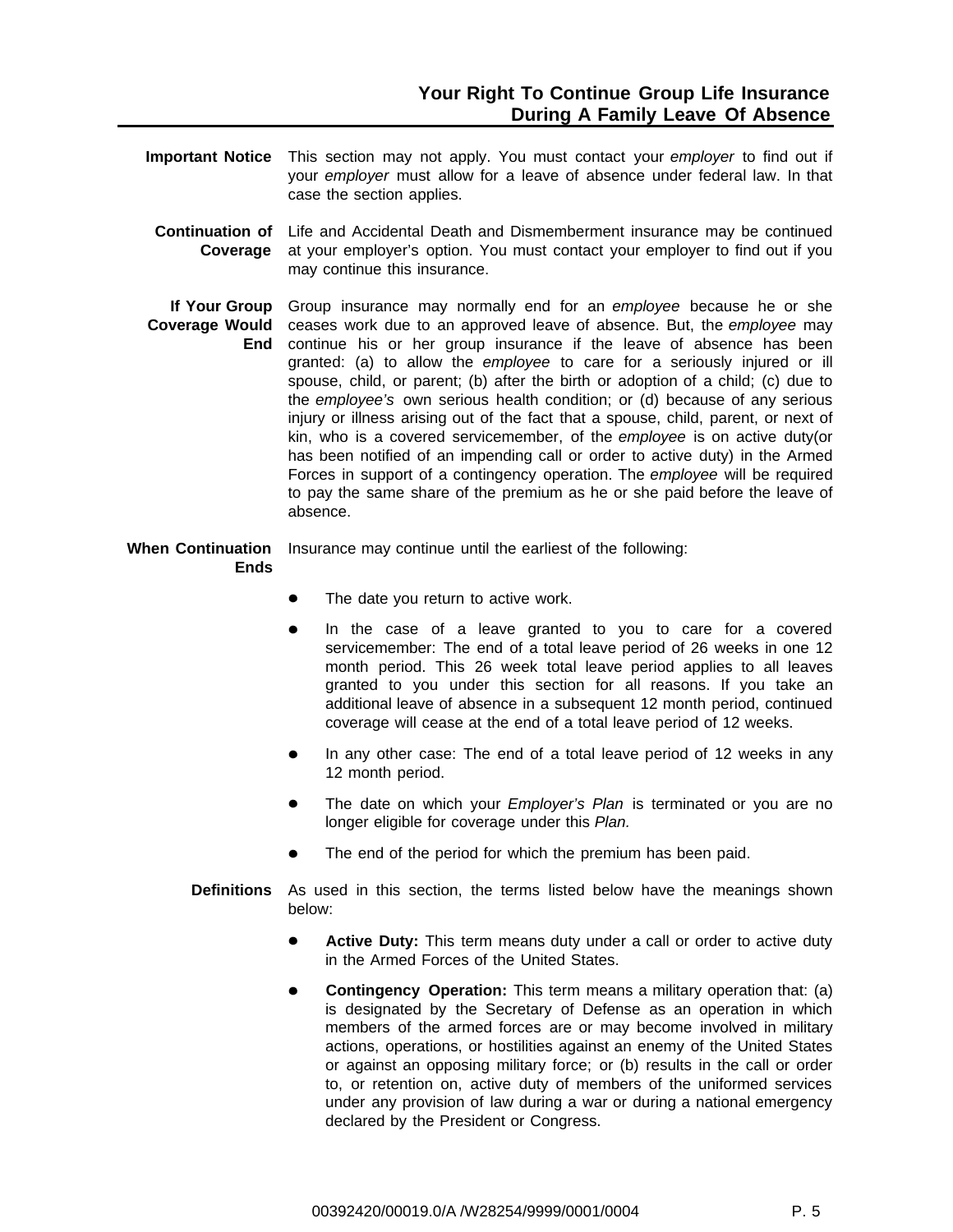- **Covered Servicemember:** This term means a member of the Armed Forces, including a member of the National Guard or Reserves, who for a serious injury or illness: (a), is undergoing medical treatment, recuperation, or therapy; (b) is otherwise in outpatient status; or (c) is otherwise on the temporary disability retired list.
- **Next Of Kin:** This term means the nearest blood relative of the  $\bullet$ employee.
- **Outpatient Status:** This term means, with respect to a covered  $\bullet$ servicemember, that he or she is assigned to: (a) a military medical treatment facility as an outpatient; or (b) a unit established for the purpose of providing command and control of members of the Armed Forces receiving medical care as outpatients.
- **Serious Injury Or Illness:** This term means, in the case of a covered  $\bullet$ servicemember, an injury or illness incurred by him or her in line of duty on active duty in the Armed Forces that may render him or her medically unfit to perform the duties of his or her office, grade, rank, or rating.

CGP-3-EC-90-3.0 B264.2450-R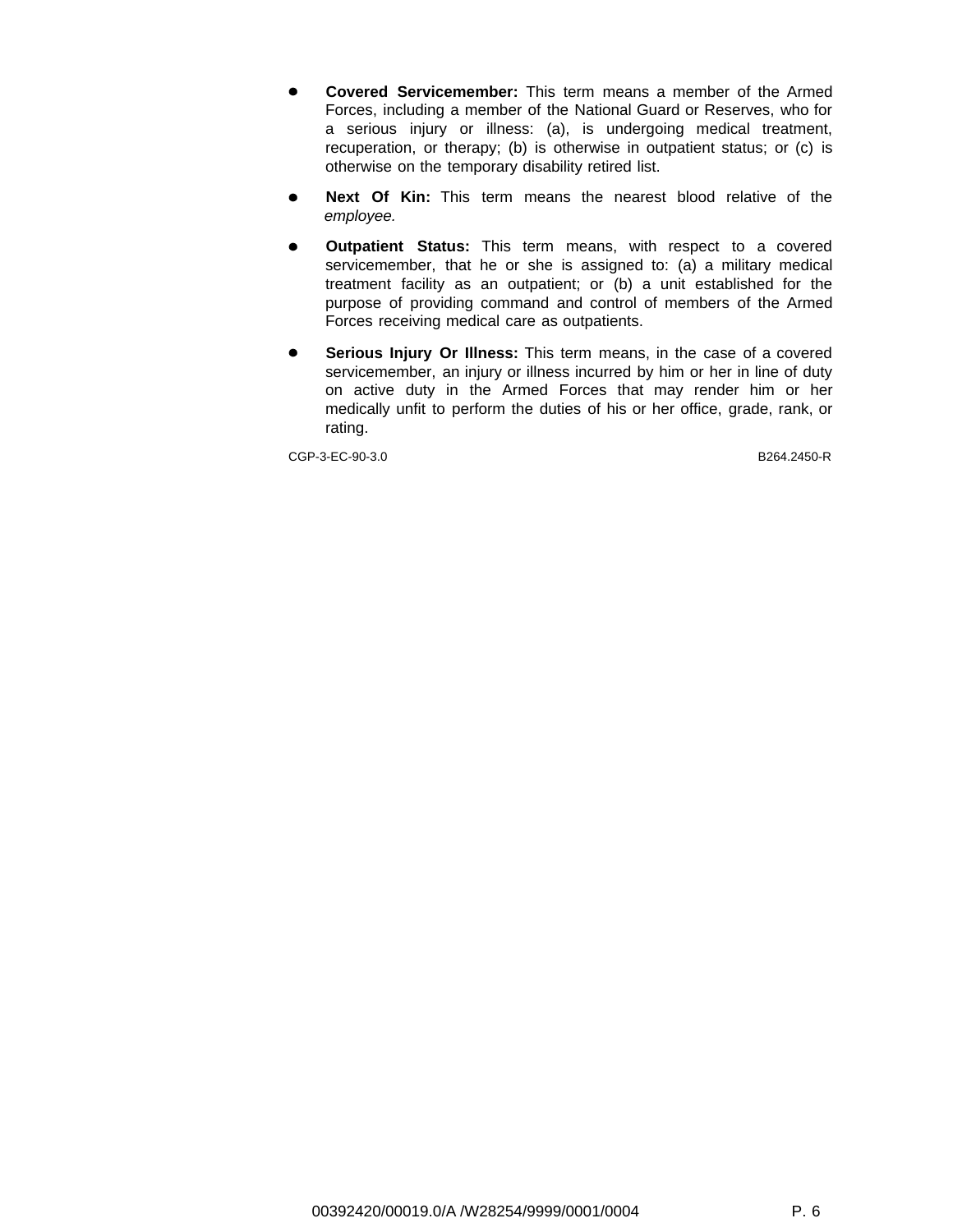# **GROUP TERM LIFE INSURANCE SCHEDULE**

|  |  |  |  |  | <b>Employee Basic Term Life Insurance</b> |
|--|--|--|--|--|-------------------------------------------|
|--|--|--|--|--|-------------------------------------------|

|                                                           | CLASS 0001 - PROJECT STAFF EARNING MORE THAN \$30,000 OR<br><b>MORE PER YEAR</b>                                                                                                                                                                                            |  |  |  |
|-----------------------------------------------------------|-----------------------------------------------------------------------------------------------------------------------------------------------------------------------------------------------------------------------------------------------------------------------------|--|--|--|
| <b>Your Basic Term</b><br>Life Insurance<br><b>Amount</b> |                                                                                                                                                                                                                                                                             |  |  |  |
|                                                           | CLASS 0002 - PROJECT STAFF EARNING UP TO AND INCLUDING<br>\$30.000 PER YEAR                                                                                                                                                                                                 |  |  |  |
| <b>Your Basic Term</b><br>Life Insurance<br>Amount        |                                                                                                                                                                                                                                                                             |  |  |  |
|                                                           | 0004 - CENTRAL OFFICE<br><b>STAFF</b><br>CLASS<br><b>COVERED</b><br>BY<br>THE<br><b>COLLECTIVE BARGAINING AGREEMENT IN SALARY CATEGORY I TO</b><br>VII                                                                                                                      |  |  |  |
| <b>Your Basic Term</b>                                    |                                                                                                                                                                                                                                                                             |  |  |  |
| Life Insurance<br>Amount                                  | CGP-3-R-SCH-90<br>B265.0011-R                                                                                                                                                                                                                                               |  |  |  |
| <b>Limitations For</b><br><b>Future Entrants</b>          | However, regardless of any of the above reductions, we limit the amount of<br>insurance for which you are eligible if your insurance under this plan starts<br>both: (a) after this plan's effective date; and (b) after you reach age 70.                                  |  |  |  |
|                                                           | If you provide us with proof of insurability, and we approve it in writing, the<br>amount of your insurance will be 50% of the amount which otherwise applies<br>to your classification and/or option. But in no event will this reduced amount<br>be less than \$1,000.00. |  |  |  |
|                                                           | If we do not approve the proof, your insurance amount will be \$1,000.00.                                                                                                                                                                                                   |  |  |  |
|                                                           | CGP-3-R-SCH-90<br>B265.0569-R                                                                                                                                                                                                                                               |  |  |  |
|                                                           | <b>Employee Basic Accidental Death</b><br>and Dismemberment Insurance (AD&D)                                                                                                                                                                                                |  |  |  |
| CGP-3-R-SCH-90                                            | B265.0029-R                                                                                                                                                                                                                                                                 |  |  |  |
|                                                           | CLASS 0001 - PROJECT STAFF EARNING MORE THAN \$30,000 OR<br><b>MORE PER YEAR</b>                                                                                                                                                                                            |  |  |  |
| Your Basic AD&D<br><b>Insurance Amount</b>                |                                                                                                                                                                                                                                                                             |  |  |  |
|                                                           | CLASS 0002 - PROJECT STAFF EARNING UP TO AND INCLUDING<br>\$30.000 PER YEAR                                                                                                                                                                                                 |  |  |  |
| <b>Insurance Amount</b>                                   |                                                                                                                                                                                                                                                                             |  |  |  |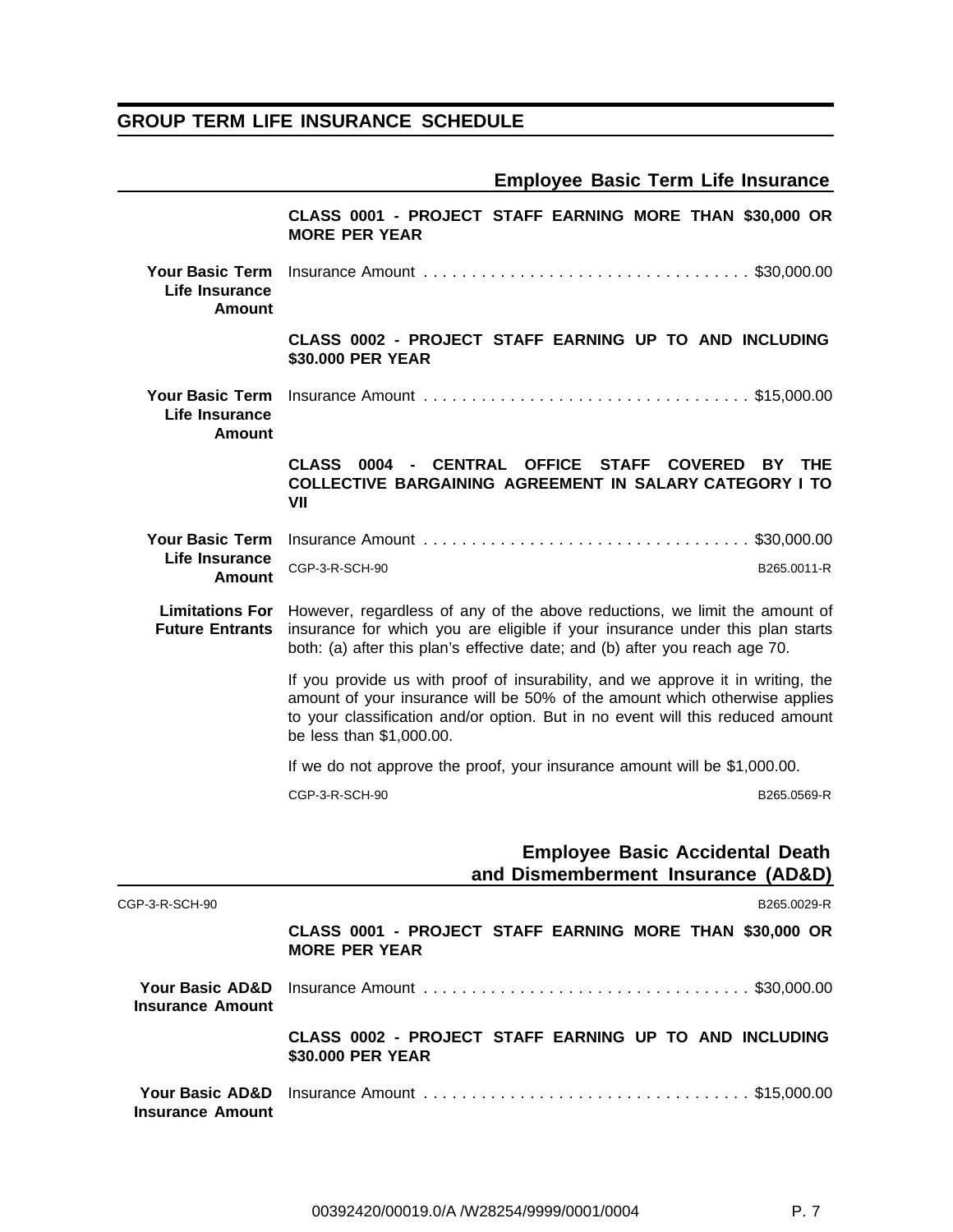**CLASS 0004 - CENTRAL OFFICE STAFF COVERED BY THE COLLECTIVE BARGAINING AGREEMENT IN SALARY CATEGORY I TO VII**

| <b>Insurance Amount</b> | CGP-3-R-SCH-90                                                                                                                                                                                                                                                                           | B265.0031-R |
|-------------------------|------------------------------------------------------------------------------------------------------------------------------------------------------------------------------------------------------------------------------------------------------------------------------------------|-------------|
|                         | <b>Limitations For</b> However, regardless of any of the above reductions, we limit the amount of<br><b>Future Entrants</b> insurance for which you are eligible if your insurance under this plan starts<br>both: (a) after this plan's effective date; and (b) after you reach age 70. |             |
|                         | If you provide us with proof of insurability, and we approve it in writing, the<br>amount of your insurance will be 50% of the amount which otherwise applies<br>to your classification and/or option. But in no event will this reduced amount<br>be less than \$1,000.00.              |             |
|                         | If we do not approve the proof, your insurance amount will be \$1,000.00.                                                                                                                                                                                                                |             |
|                         | CGP-3-R-SCH-90                                                                                                                                                                                                                                                                           | B265.0571-R |
|                         |                                                                                                                                                                                                                                                                                          |             |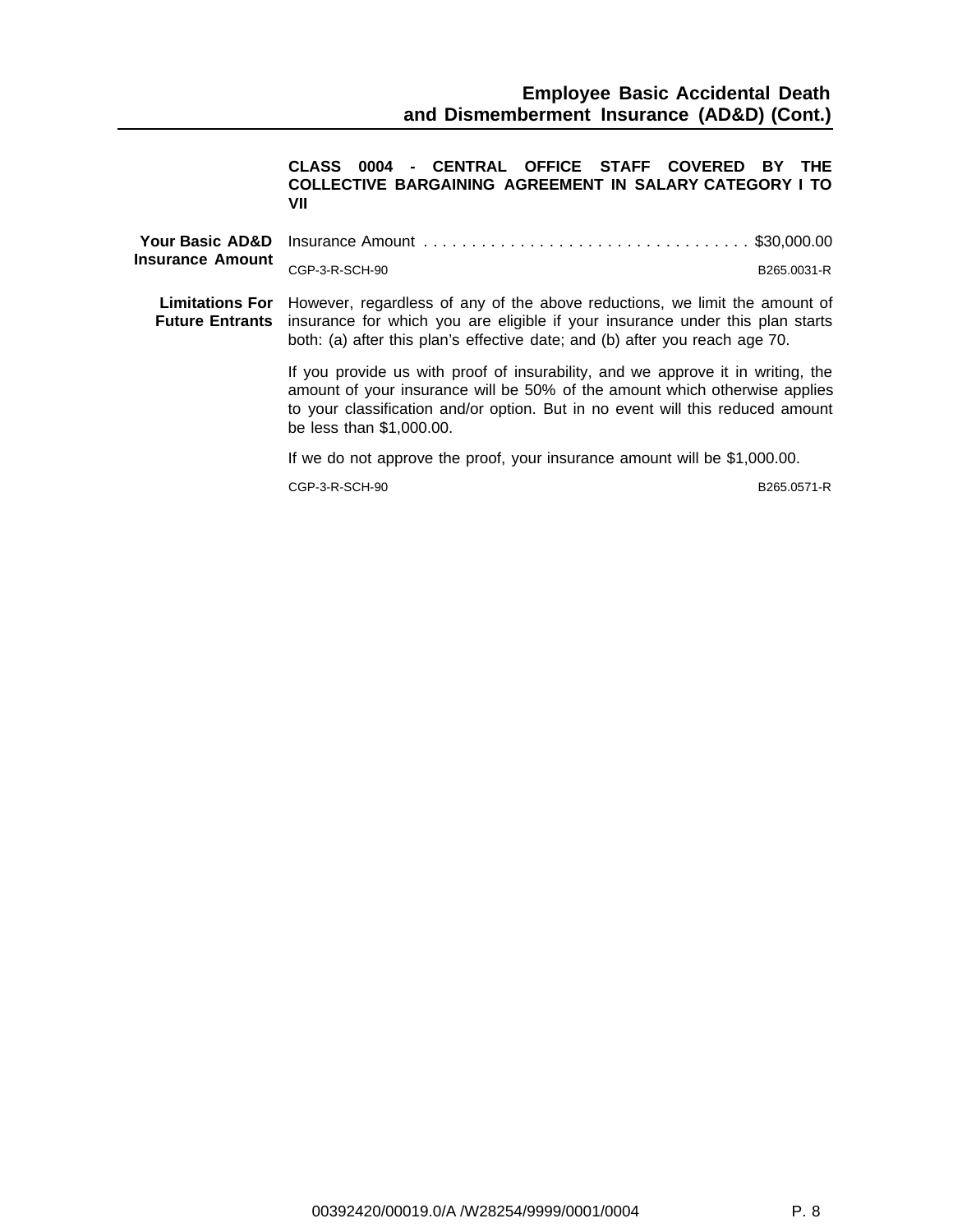#### **LIFE INSURANCE**

B270.0070-R

### **Employee Group Term Life Insurance**

- **Basic Life Benefit** If an employee dies while insured for this benefit, we'll pay his beneficiary the amount shown in the schedule.
	- **Proof of Death** We'll pay this insurance as soon as we receive written proof of death. This should be sent to us as soon as possible.
	- **The Beneficiary** The employee decides who gets this insurance if he dies. He should have named his beneficiary on his enrollment form. The employee can change his beneficiary at any time by giving us written notice, unless he's assigned this insurance. But, the change won't take effect until we tell him we've received the notice.

If the employee named more than one person, but didn't tell us what their shares should be, they'll share equally. If someone he named dies before he does, that person's share will be divided equally by the beneficiaries still alive, unless the employee has told us otherwise.

If there is no beneficiary when an employee dies, we'll pay this insurance to one of the following: (a) his estate; (b) his spouse; (c) his parents; (d) his children; or (e) his brothers and sisters.

**Assigning This Life Insurance** If an employee assigns this insurance, he permanently transfers all his rights under this insurance to the assignee. Only one of the following can be an assignee: (a) his spouse; (b) one of his parents or grandparents; (c) one of his children or grandchildren; (d) one of his brothers or sisters; or (e) the trustee(s) of a trust set up for the benefit of one or more of these relatives.

> We suggest the employee speak to his lawyer before he makes any assignment. If he decides he wants to assign this insurance, he should ask the employer for details or write to us.

- **Payment to a Minor or Incompetent** If the employee's beneficiary is a minor or incompetent, we have the option of paying this insurance in monthly installments. We would pay them to the person who cares for and supports his beneficiary.
- **Payment of Funeral** We have the option of paying up to \$500.00 of this insurance to any person **or Last Illness** who incurred expenses for the employee's funeral or last illness. **Expenses**
	- **Settlement Option** If the employee or his beneficiary asks us, we'll pay all or part of this insurance in installments. Any request must be made to us in writing. The amounts of the installments and how they would be paid depends on what we offer at the time the request is made.
		- **Incontestability** After the employee has been insured for this insurance for two years, we can't dispute any medical statements he made in his signed application.

CGP-3-R-LB-NY-86 B270.0030-R

**THE FOLLOWING PROVISION APPLIES TO YOUR BASIC TERM LIFE INSURANCE:**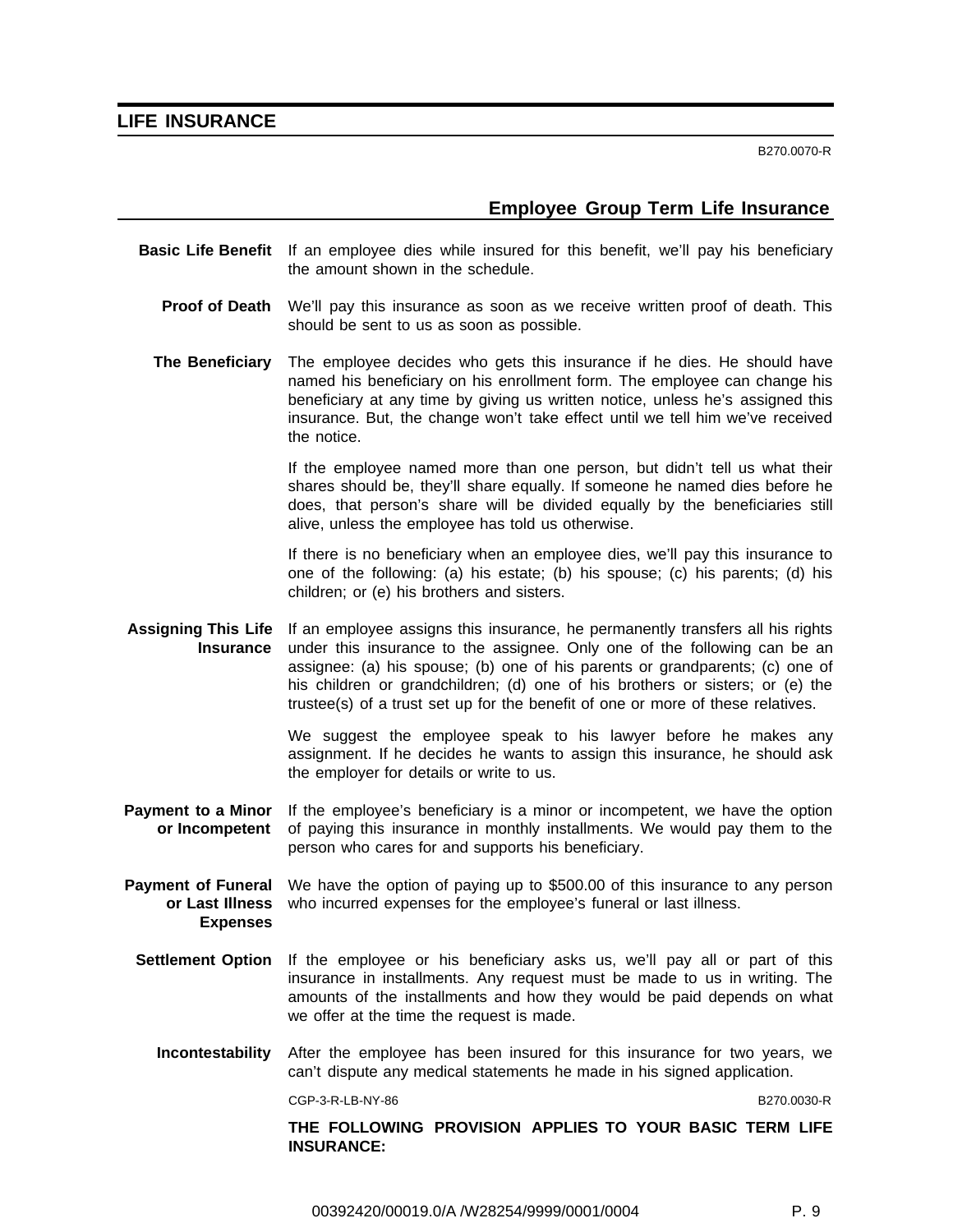**If Employment Or** Your group life insurance ends if: (a) your employment ends; or (b) you stop **Eligibility Ends** being a member of an eligible class of employees. If either happens, you can convert your group life insurance to an individual life insurance policy, customarily offered by us, as explained below.

> If you are not totally disabled, as defined below, you can convert to a permanent life insurance policy. You can convert all or part of the amount for which you were covered under this plan.

> If you: (a) are totally disabled, as defined below; and (b) have not yet been approved for this plan's Extended Life Benefit, you can convert to: (i) a permanent life insurance policy; or (ii) a term insurance policy. Read the section labeled "Term Insurance". You can convert: (a) the amount for which you were covered under this plan; less (b) any group life benefits you become eligible for in the 45 days after this insurance ends.

> Total disability or totally disabled mean that, due to sickness or injury, you are not able to perform any work for wage or profit. We consider you totally and permanently disabled when you have been totally disabled for nine continuous months.

> If you are later approved for the Extended Life Benefit, then the converted policy, if any, is cancelled as of our approval date.

**If The Group Plan** Your group life insurance also ends if: (a) this group plan ends; or (b) life **Ends Or Group Life** insurance is dropped from the group plan for all employees or for your class. **Insurance Is** If either happens, you may convert to a policy of life insurance customarily **Dropped** offered by us, as explained below. We will not require proof of insurability.

> You can convert to: (a) a permanent life insurance policy; or (b) a term insurance policy. Read the section labeled "Term Insurance". But, the amount you can convert is limited to: (i) the amount of your insurance under this plan; less (ii) any group life benefits you become eligible for in the 45 days after this insurance ends.

**If The Group Life** You may convert if your group life insurance is reduced:

#### **Insurance Is Reduced**

(a) on account of age, provided: (i) the first reduction occurs on or after the date you reach age 60; and (ii) the reduction or series of reductions equals at least 20% of the amount of insurance inforce before the first age-related reduction;

- (b) due to a change in class which results in a reduction; or
- (c) due to an amendment of the group plan which results in a reduction.

You may convert: (a) the amount of group life insurance inforce prior to the reduction; less (b) the amount of insurance remaining inforce.

- **The Converted** The premium for the converted policy will be based on your age and class of **Policy** risk on the converted policy's effective date. The converted policy will start at the end of the period allowed for conversion. The converted policy does not include disability or dismemberment benefits.
- **Term Insurance** As explained above, you may have the option to convert your coverage to an individual term life insurance policy. The individual term policy requires lower premiums than an individual permanent insurance policy.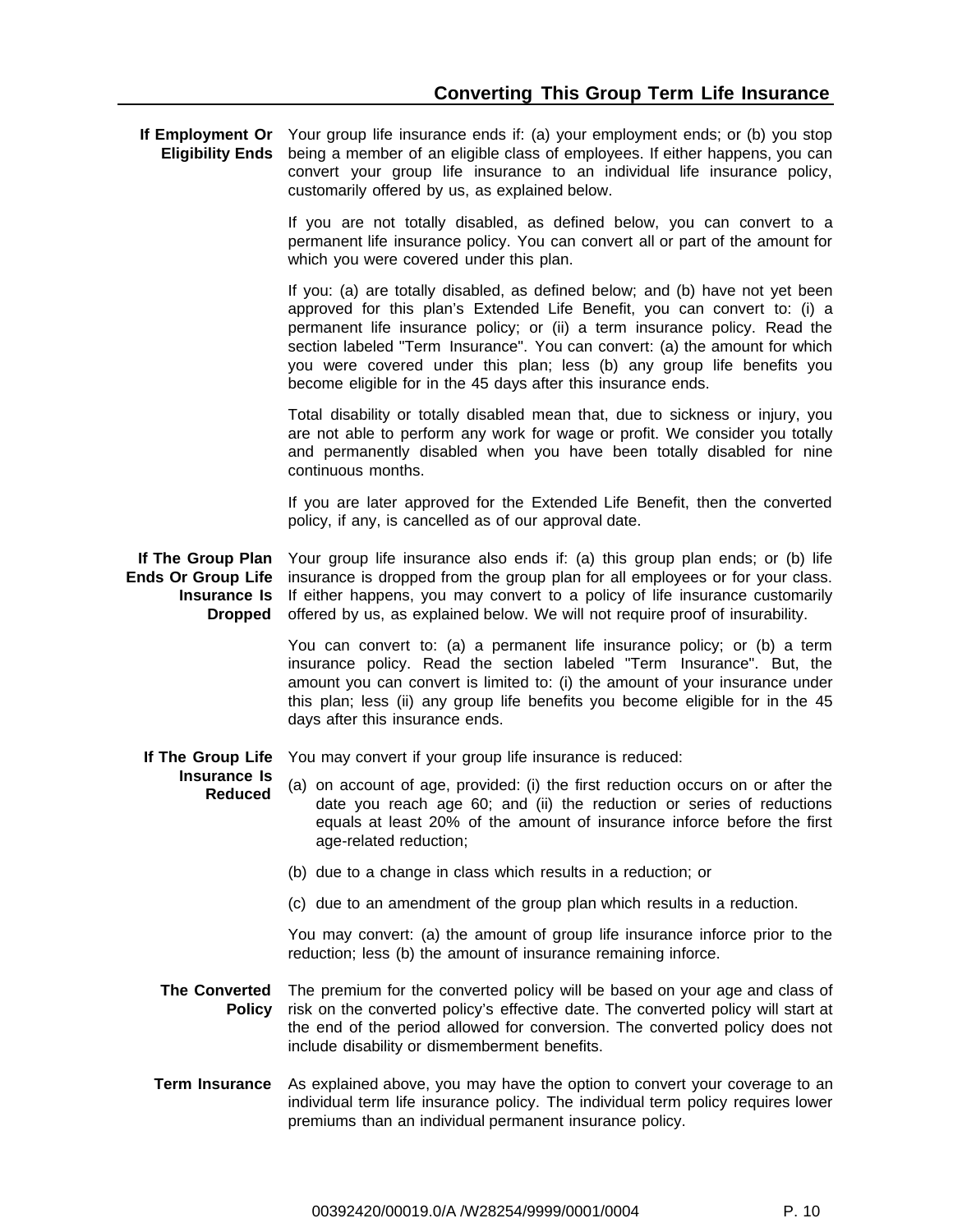The term insurance policy is available for only one year from the date: (a) the group plan ends; or (b) group life insurance is dropped for all employees or for your class. After one year, the term insurance expires, and you must convert to an individual permanent life insurance policy, or coverage will end. We will not require proof of insurability. Premiums for the individual permanent life insurance policy will be based on your age, as of the date you convert from the interim term insurance policy.

If you are totally and permanently disabled, you may convert to a renewable term insurance policy. The renewable term insurance policy can be converted to a permanent life insurance policy, at any time, without proof of insurability. If you have converted and are later approved for this plan's Extended Life Benefit, the converted insurance policy is cancelled, as of our approval date.

- **How And When To** To get a converted policy, you must: (a) apply to us in writing; and (b) pay **Convert** the required premium. You have 31 days after your group life insurance ends to do this. We won't ask for proof that you are insurable.
- **Death During The Conversion Period** the amount you could have converted. We'll pay whether or not you applied If you die in the 31 days allowed for conversion, we'll pay your beneficiary for conversion.
- **Notice Of** If you are entitled to obtain a converted policy under this section, full **Conversion Right** compliance with this provision for notice of Conversion Right will be satisfied by written notice: (a) given to you by the employer; (b) mailed to you by the employer at your last known address; or (c) mailed to you by us at your last known address that is supplied to us by the employer.

This notice should be given within 15 days before or after the date group life coverage ends. If the notice is given more than 15 days but less than 90 days after the date group life coverage ends, you will have 45 days from the date notice is given to apply for the converted policy and pay the required premium. If notice is not given within 90 days following the date group life coverage ends, the time allowed for conversion expires at the end of such 90 day period.

CGP-3-R-LCONV-99-NY B275.0361-R

# **Your Accelerated Life Benefit**

**IMPORTANT NOTICE: USE OF THE BENEFIT PROVIDED BY THIS SECTION MAY HAVE TAX IMPLICATIONS AND MAY AFFECT GOVERNMENT BENEFITS OR CREDITORS. YOU SHOULD CONSULT WITH YOUR TAX OR FINANCIAL ADVISOR BEFORE APPLYING FOR THIS BENEFIT.**

**PLEASE NOTE: THE AMOUNT OF GROUP TERM LIFE INSURANCE IS PERMANENTLY REDUCED BY THE GROSS AMOUNT OF THE ACCELERATED LIFE BENEFIT PAID TO YOU.**

**Accelerated Life** If you have a medical condition that is expected to result in your death within **Benefit** 6 months, you may apply for an Accelerated Life Benefit. An Accelerated Life Benefit is a payment of part of your group term life insurance made to you before you die.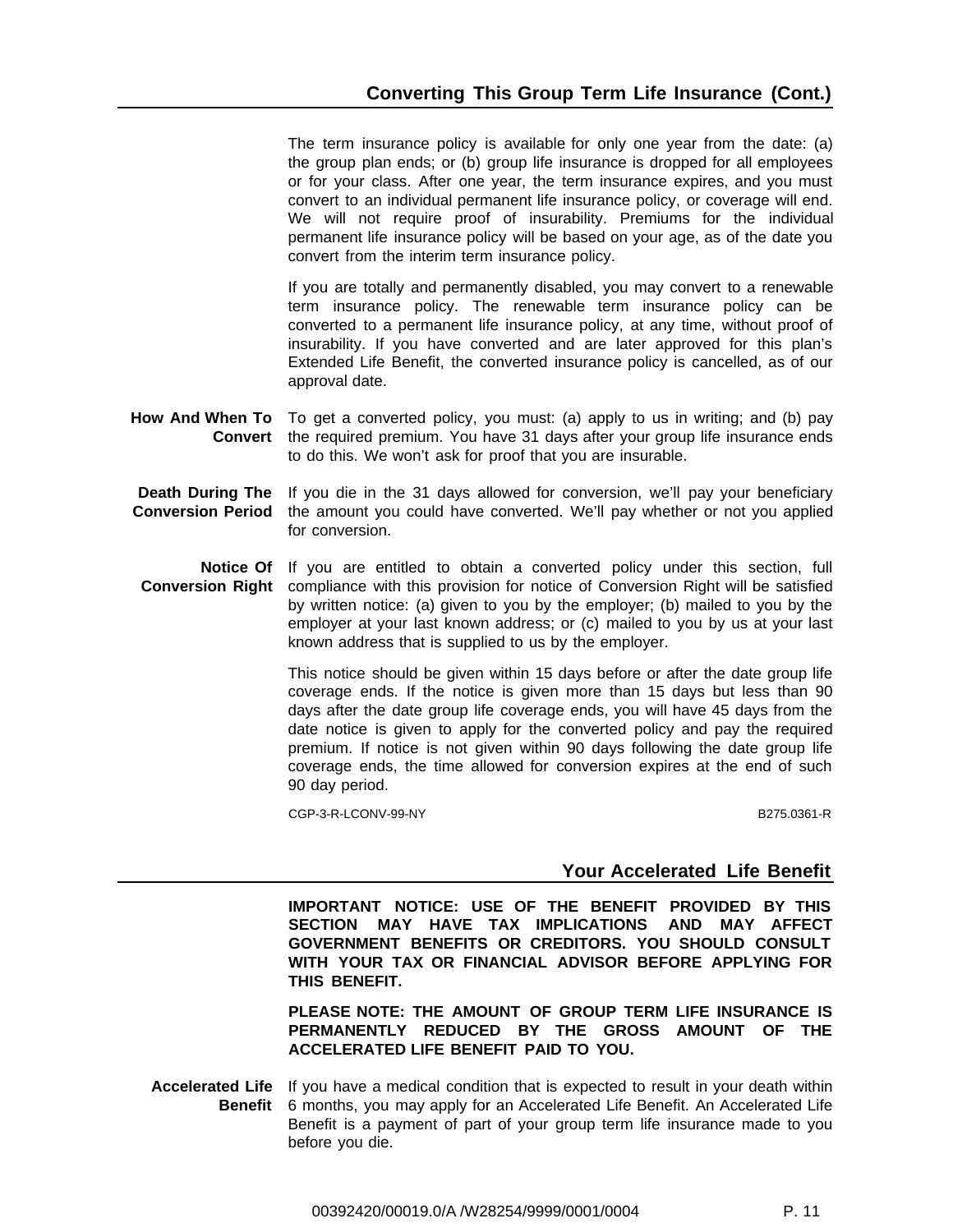We subtract the gross amount paid to you as an Accelerated Life Benefit from the amount of your group term life insurance under this plan. The remaining amount of your group term life insurance is permanently reduced by the gross amount paid to you.

By "group term life insurance" we mean any Employee Basic Group Term Life Insurance for which you are insured under this plan. "Group term life insurance" does not mean Accidental Death and Dismemberment Benefits, any insurance provided under this plan for covered persons other than you or any scheduled increase in the amount of any Employee Group Term Life Insurance that is due within the six month period after the date you apply for the Accelerated Life Benefit.

By "gross amount" we mean the amount of an Accelerated Life Benefit elected by you, before the discount and the processing fee are subtracted.

For the purposes of this provision, "terminal condition" means a medical condition that is expected to result in your death within 6 months.

You may use the Accelerated Life Benefit in any way you choose. But you may receive only one Accelerated Life Benefit during your lifetime. If you live longer than 6 months, or if you recover from the condition, the benefit does not have to be repaid. But the amount of this benefit is not restored to your remaining group term life insurance. And you may not receive another Accelerated Life Benefit if you have a relapse or develop another terminal condition.

- **Maximum Benefit** The amount of the Accelerated Life Benefit for which you may apply is based **Amount** on the amount of group term life insurance for which you are insured on the day before you apply for the benefit. The minimum benefit amount is the lesser of: (a) \$50,000.00; or (b) 50% of the inforce amount. The maximum benefit amount is the lesser of: (a) \$100,000.00; or (b) 50% of the inforce amount.
	- **Discount** The amount for which you apply is discounted to the present value in six months from the date the benefit is paid, based on the maximum adjustable policy loan interest rate permitted in the state in which your employer is located.

A detailed statement of the method of computing the amount of the Accelerated Life Benefit is filed with each state insurance department. This statement is available from The Guardian upon request.

- **Processing Fee** A fee of up to \$150.00 may also be required for the administrative cost of evaluating and processing your Accelerated Life Benefit. This fee is deducted from the amount of the Accelerated Life Benefit paid to you.
- **Payment of An** If we approve your application for an Accelerated Life Benefit, we pay the **Accelerated Life** amount you have elected, less the discount and the processing fee. We pay **Benefit** the benefit to you in one lump sum. And what we pay is subject to all of the other terms of this plan.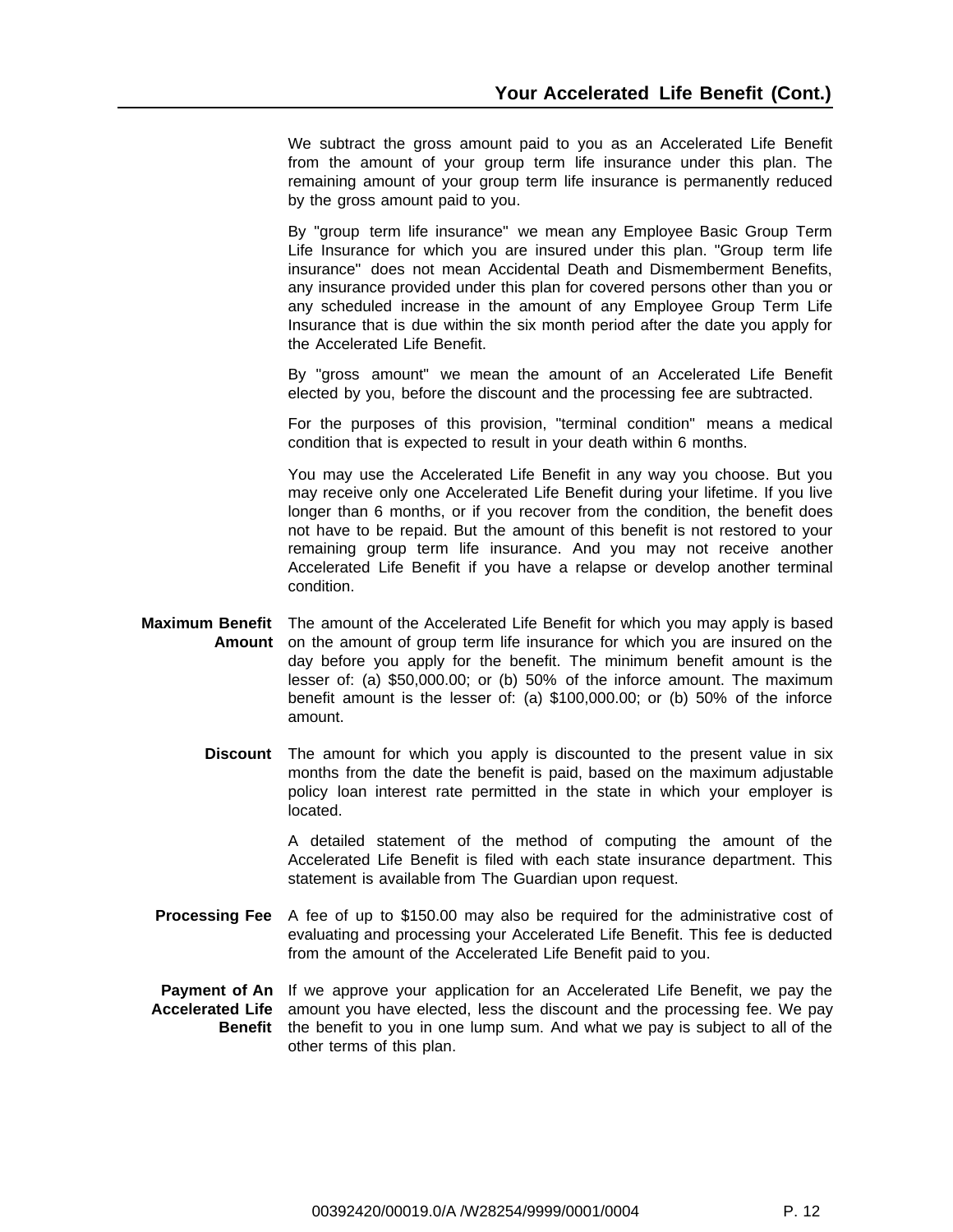**How And When To** To receive the Accelerated Life Benefit, you must send us written proof from **Apply** a licensed doctor who is operating within the scope of his or her license that your medical condition is expected to result in your death within 6 months of the date of the written medical proof. We must approve such proof in writing before the Accelerated Life Benefit will be paid.

> We can have you examined by a doctor of our choice to verify the terminal condition. We'll pay the cost of such examination. We will not pay the Accelerated Life Benefit if our doctor does not verify the terminal condition, subject to the terms explained below.

> If our doctor does not verify the terminal condition, you may request mediation. If so, you select a health care provider, who may or may not be associated with you. We will select a health care provider, who may or may not be an employee or other provider associated with us. The two chosen health care providers will appoint a mediator who has no ongoing relationship with either you or us. The mediator will decide if your condition is terminal under the terms of this plan.

> If we approve you to receive an Accelerated Life Benefit, or if the mediator rules that you should receive the benefit, we give you a statement which shows: (a) the amount of the maximum Accelerated Life Benefit for which you are eligible; and (b) the amount by which your group term life insurance will be reduced if you elect to receive the maximum Accelerated Life Benefit; and (c) the amount of the processing fee.

> Even if you are receiving an Extended Life Benefit under this plan, you can still apply for an Accelerated Life Benefit. However, once you convert your group term life insurance, the terms of the converted life policy will apply. The sum of the amount of insurance converted plus the gross amount of insurance accelerated cannot exceed the total amount of group term life insurance in effect prior to acceleration.

> Please read "Your Remaining Group Term Life Insurance" provision for restrictions that may apply.

> CGP-3-R-EALB-NY-95 B275.0039-R

**If You Have Assigned Your** terms of this plan, you can't apply for an Accelerated Life Benefit. If you have already assigned your group term life insurance, according to the

**Group Term Life Insurance**

> **If You Are** If you are determined to be legally incompetent, the person the court **Incompetent** appoints to handle your legal affairs may apply for the Accelerated Life Benefit for you.

Your Remaining The remaining amount of group term life insurance for which you are **Group Term Life** covered after receiving an Accelerated Life Benefit payment is subject to any **Insurance** increases or cutbacks that would otherwise apply to your insurance. Applicable cutbacks are applied to the amount of group term life insurance for which you are insured on the day before you apply for the Accelerated Life Benefit.

> The premium cost of your remaining coverage is based on the amount of group term life insurance for which you would be covered if you had not elected acceleration.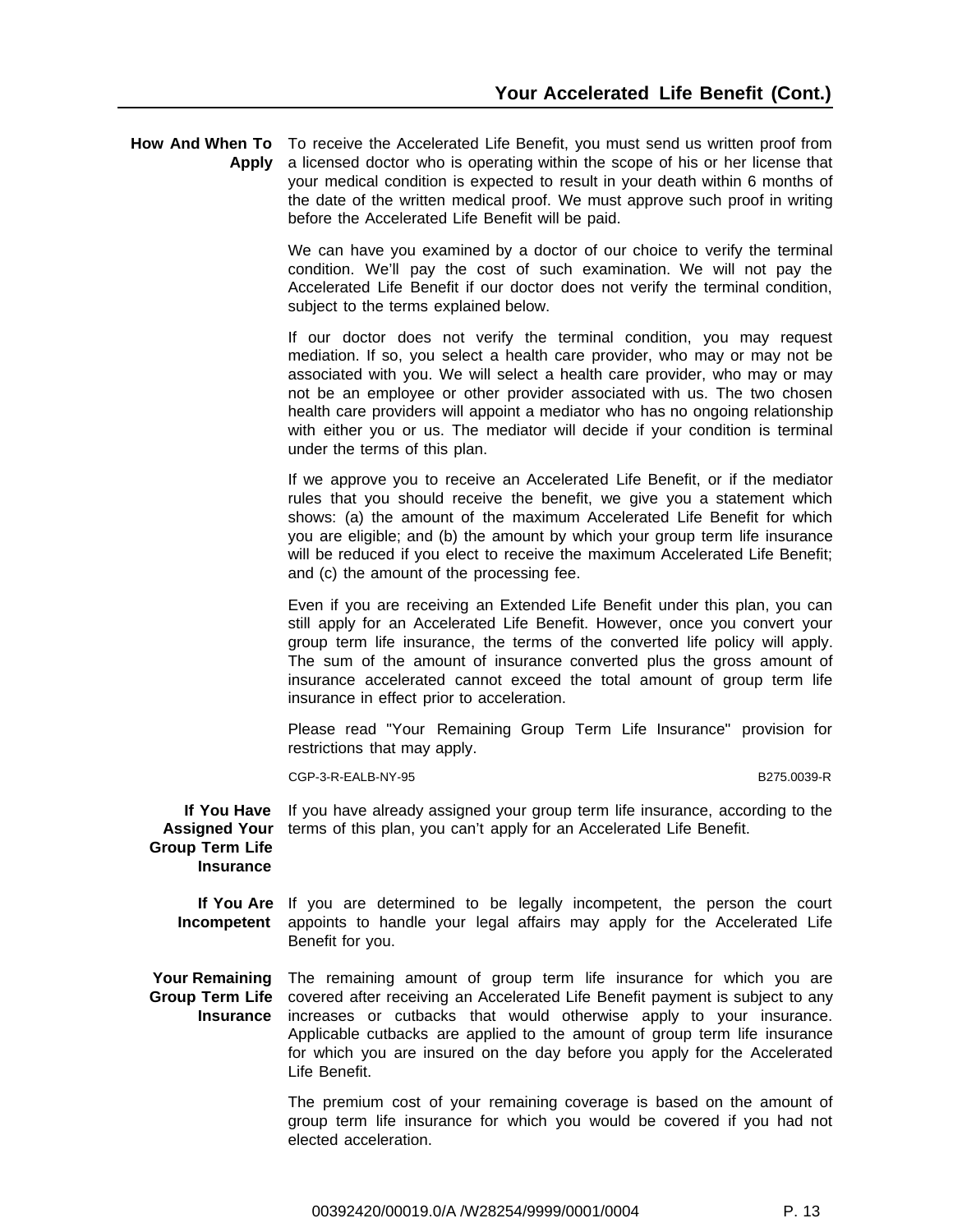The total amount of group term life insurance your beneficiary would otherwise receive upon your death is reduced by the gross amount of the Accelerated Life Benefit paid to you.

If you die after electing the Accelerated Life Benefit, but before we send the benefit to you, your beneficiary will receive the amount of the group term life insurance for which you are insured on the day before you apply for the Accelerated Life Benefit.

**Restrictions** We will not pay an Accelerated Life Benefit to you if you:

- are required by law to use the payment to meet the claims of creditors, whether or not you are in bankruptcy; or
- are required by court order to pay all or part of the benefit to another person; or
- are required by a government agency to use the payment to apply for, to receive or to maintain a governmental benefit or entitlement; or
- lose your coverage under the group plan for any reason after you elect the Accelerated Life Benefit but before we pay such benefit to you.

CGP-3-R-EALB-NY-95-1 B270.0345-R

#### **Your Extended Life Benefit With Waiver Of Premium**

- **Important Notice** This section applies to your basic life benefit. But, it does not apply to your accidental death and dismemberment benefits; nor to any of your dependent's insurance under this group plan. In order to continue dependent basic life insurance, you must convert your dependent coverage. To convert dependent coverage you must choose an individual permanent policy.
- **If You Are Disabled** You are disabled if you meet the definition of total disability, as stated below. If you meet the requirements in the "How and When to Apply" provision, we'll extend your basic life insurance under this section without payment of premiums from you or the employer.

Total Disability or Totally Disabled means, due to sickness or injury, you are:

- (a) not able to perform any work for wages or profit; and
- (b) you are receiving regular doctor's care appropriate to the cause of disability; unless you have reached your maximum point of recovery, yet are still disabled under the terms of this plan.

#### **How And When To** To apply for this extension, you must submit acceptable written medical proof **Apply** of your total disability. You must provide this proof during the period of disability. Failure to provide proof within the required time will not invalidate or reduce any claim if proof is provided: (a) as soon as reasonably possible; and (b) in no event, except in the absence of legal capacity, later than one year from the time proof is otherwise required.

Also, in order to be eligible for this extension, you must:

(a) become totally disabled before you reach age 60 and while insured by the group plan; and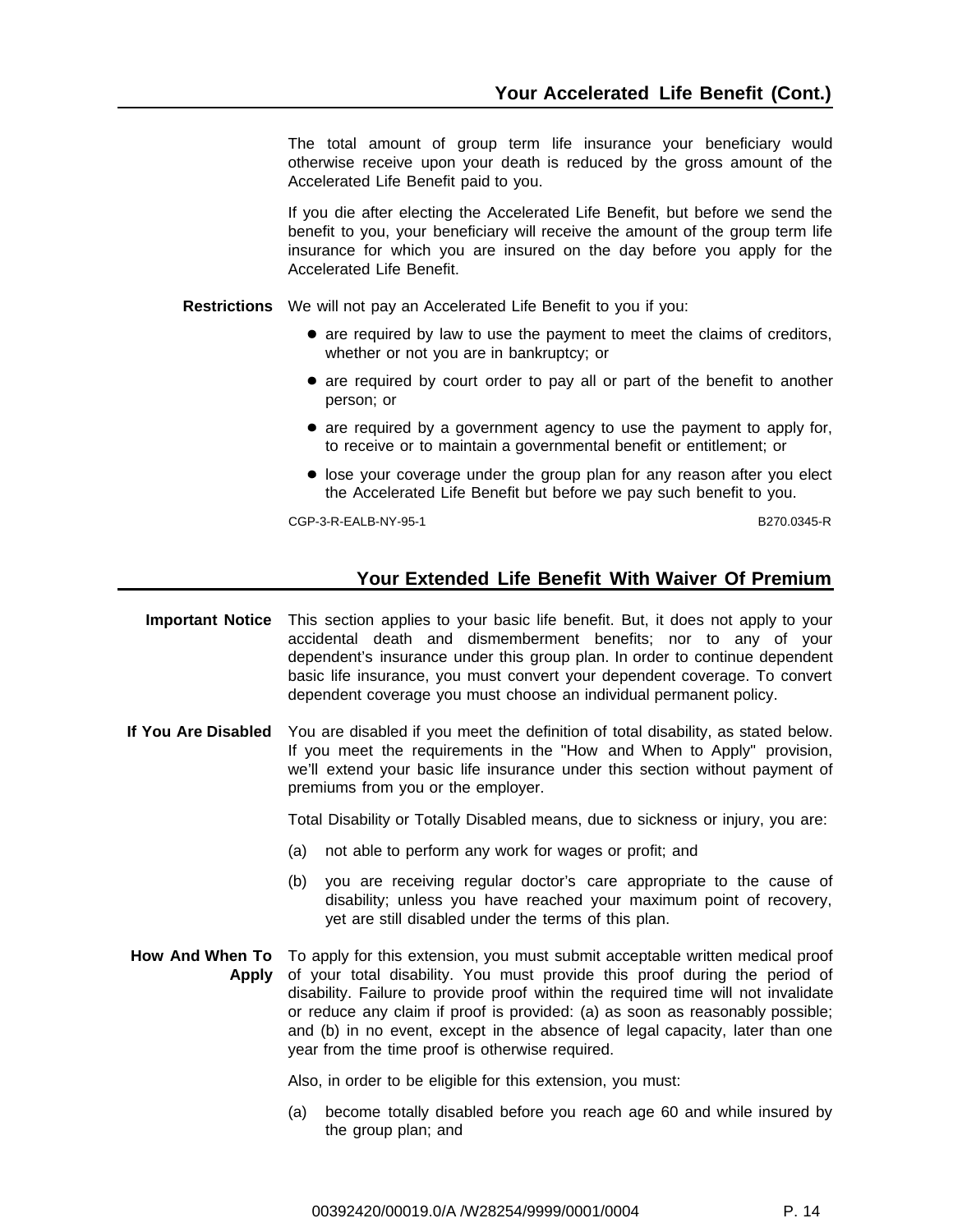(b) remain totally disabled for nine continuous months.

You may apply for this benefit immediately upon the onset of disability.

#### **Continued Eligibility** We require periodic written proof that you remain totally disabled to maintain **For Extended Life** this extension. This written proof of your: (a) continued disability; and (b) **Benefit** doctor's care must be provided to us within 30 days of the date we make each such request.

We can require you to take part in a medical assessment, with a medical specialist of our choice. During the first two years of this extension, we may require this as often as we feel is reasonably necessary. But after two years, we can't have you examined more than once a year.

**Until You've Been** Your life insurance under the group plan may end after you've become totally **Approved For This** disabled but before we've approved you for this extension. During this time **Extended Life** period, you may either: **Benefit**

- (a) continue group premium payments, including any portion which would have been paid by the employer, until you are approved or declined for this extension; or
- (b) convert to an individual permanent or term policy. Please read the section labeled "Converting This Group Term Life Insurance" for details on how to convert.

However, you must convert if: (i) this group plan terminates; and (ii) you are totally disabled and eligible, but not yet approved, for this extended benefit. You must remain insured under such policy until approved by us for the extended benefit.

Converting does not stop you from claiming your rights under this section. But if you convert and we later approve you for this extended benefit, we'll cancel the converted policy as of our approval date. Once you are approved for this extended benefit, your group term life coverage will be reinstated. This will be done at no further cost to you or the employer.

**When This** Once approved by us, your extended benefit will be effective on the later of: **Extension Begins**

- (a) nine continuous months from the date active full-time service ends due to total disability; or
- (b) the date we approve you for this benefit.

CGP-3-R-LW-TD-99-1-NY B275.0189-R

**Extension Ends**

**When This** Your extension will end on the earliest of:

- (a) the date you are no longer disabled;
	- (b) the date you refuse to be examined by our doctor;
	- (c) the date you do not give us required proof of disability;
	- (d) the date you are no longer receiving appropriate doctor's care; or
	- (e) The day before the date you reach age 70.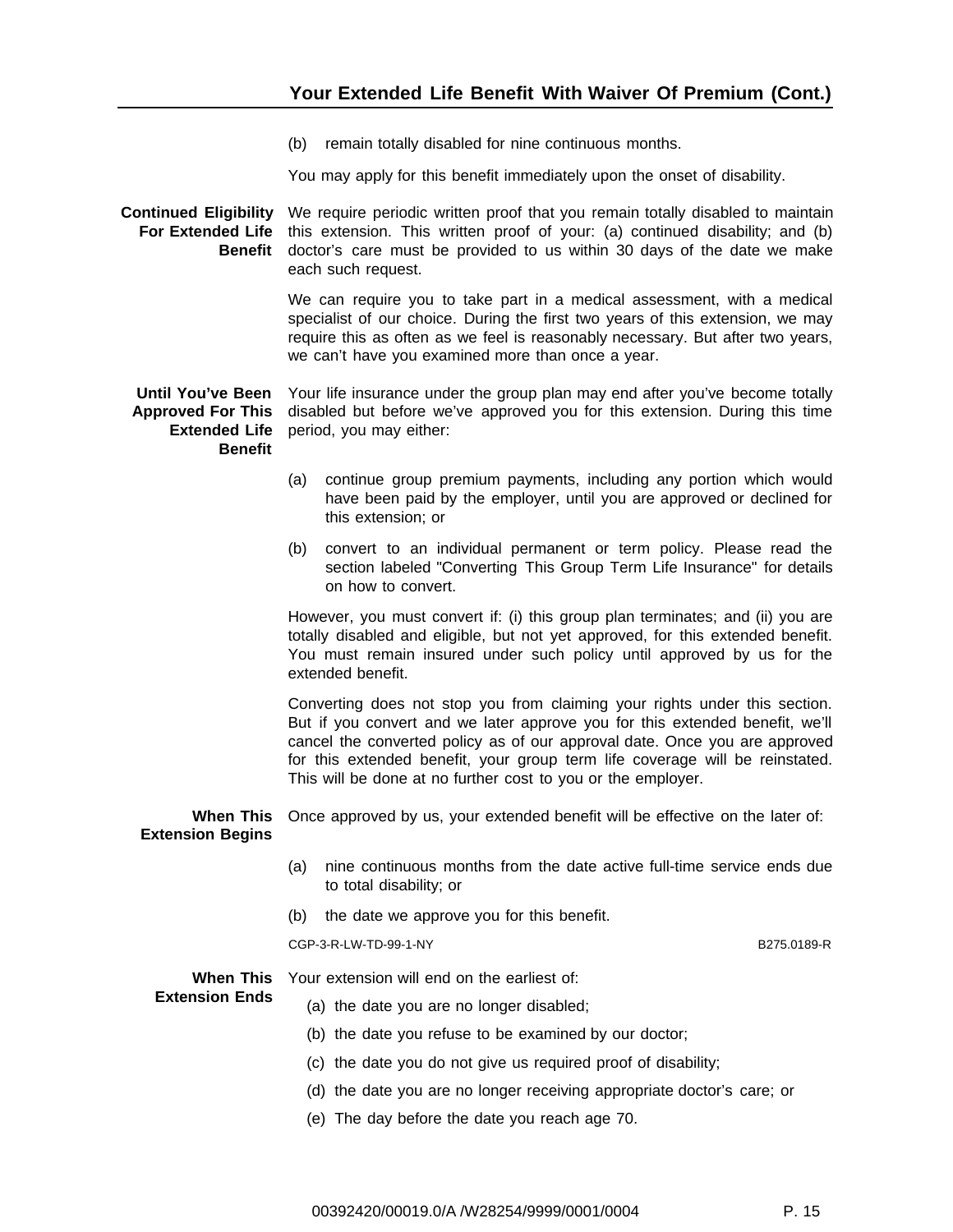You can convert as if your employment just ended if: (a) this extension ends; and (b) you are not insured by the group plan again as an active full-time employee. Read the section labeled "Converting This Group Term Life Insurance".

**If You Die While** If you die while covered by this extension we'll pay your beneficiary the **Covered By This** amount for which you were covered under this extension. What we pay is **Extension** subject to all reductions which would have applied had you stayed an active employee.

**Proof Of Death** We'll pay as soon as we receive

- (a) acceptable written proof of your death; and
- (b) medical proof that you were continuously disabled until your death. This must be sent within one year of the date of death.

CGP-3-R-LW-TD-99-2-NC B275.0141-R

# **Your Basic Accidental Death And Dismemberment Benefits**

**The Benefit** We'll pay the benefits described below if you suffer an irreversible covered loss due to an accident that occurs while you are insured. The loss must be a direct result of the accident, independent of all other causes. And, it must occur within 90 days of the date of the accident.

**Covered Losses** Benefits will be paid only for losses identified in the following table. The Insurance Amount is shown in the Schedule.

#### **ACCIDENTAL DEATH AND DISMEMBERMENT**

| <b>Covered Loss</b>                         | <b>Benefit</b>           |
|---------------------------------------------|--------------------------|
| Loss of Life                                | 100% of Insurance Amount |
| Loss of a hand                              | 50% of Insurance Amount  |
| Loss of a foot                              | 50% of Insurance Amount  |
| Loss of sight in one eye                    | 50% of Insurance Amount  |
| Loss of thumb and index finger of same hand | 25% of Insurance Amount  |

For covered multiple losses due to the same accident, we will pay 100% of the Insurance Amount. We won't pay more than 100% of the Insurance Amount for all losses due to the same accident.

Loss of:

- (a) a hand or foot means it is completely cut off at or above the wrist or ankle.
- (b) sight means the total and permanent loss of sight.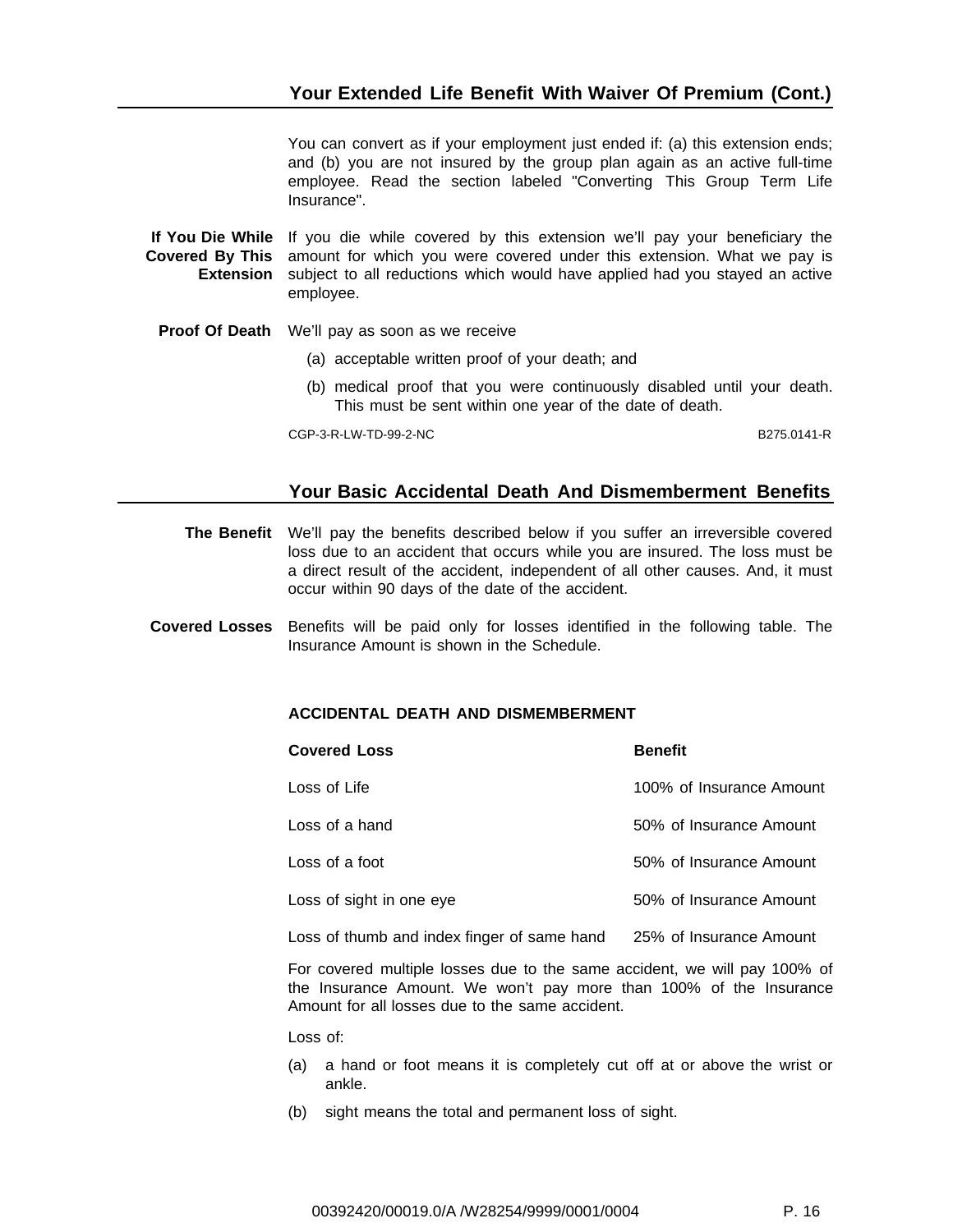**Payment Of** For covered loss of life, we pay the beneficiary of your basic group term life **Benefits** insurance.

> For all other covered losses, we pay you, if you are living. If not, we pay the beneficiary of your basic group term life insurance.

> We pay all benefits in a lump sum, as soon as we receive proof of loss which is acceptable to us. This should be sent to us as soon as possible.

> CGP-3-R-ADCL1-00 B310.0396

**Exclusions** We won't pay for any loss caused directly or indirectly:

- by willful self-injury, suicide, or attempted suicide;
- by sickness, disease, mental infirmity, medical or surgical treatment;  $\bullet$
- $\bullet$ by your taking part in a riot or other civil disorder; or in the commission of or attempt to commit a felony;
- by travel on any type of aircraft if you are an instructor or crew  $\bullet$ member; or have any duties at all on that aircraft;
- by declared or undeclared war or act of war or armed aggression;
- by service in the armed forces; or
- by your being intoxicated or under the influence of any narcotic, unless administered on the advice of a physician.

CGP-3-R-ADCL2-00-NY B310.0467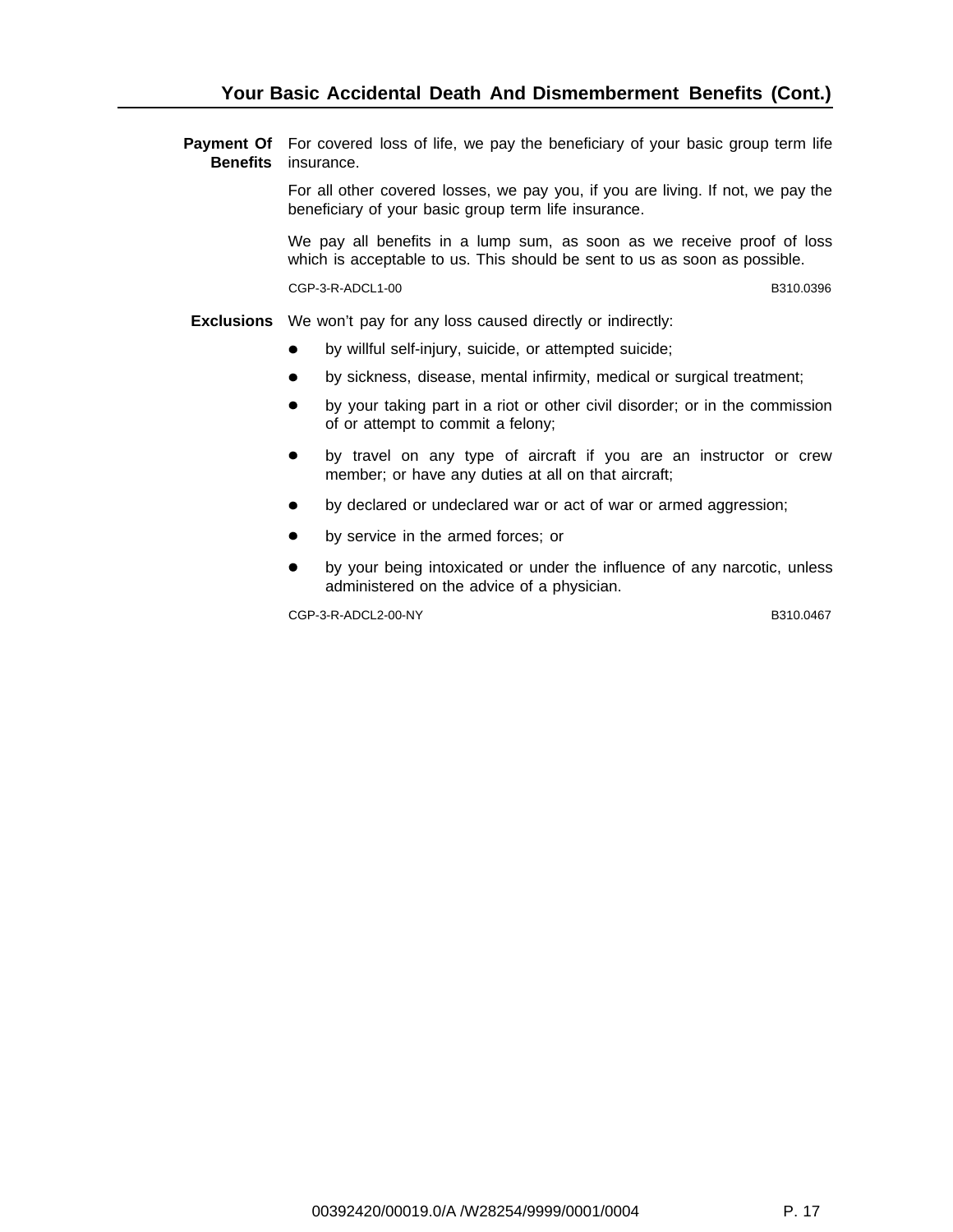# **CERTIFICATE AMENDMENT**

(To be attached to and made a part of the Cetificate)

The Settlement Option provision under the Employee Group Term Life Insurance Benefit is amended in its entirety to read as follows:

**Settlement Option** Unless otherwise elected by the certificate holder or beneficiary, benefits will be paid in a single lump sum check. We may make other options available in addition to the single check option.

This rider is a part of this Policy. Except as stated in this rider, nothing contained in this rider changes or affects any other terms of this Policy.

**The Guardian** Life Insurance Company of America

Stuart J Shaw

Vice President, Risk Mgt. & Chief Actuary

#### **PLEASE RETAIN THIS COPY FOR YOUR RECORDS**

GP-1-R-SO-12 B531.0106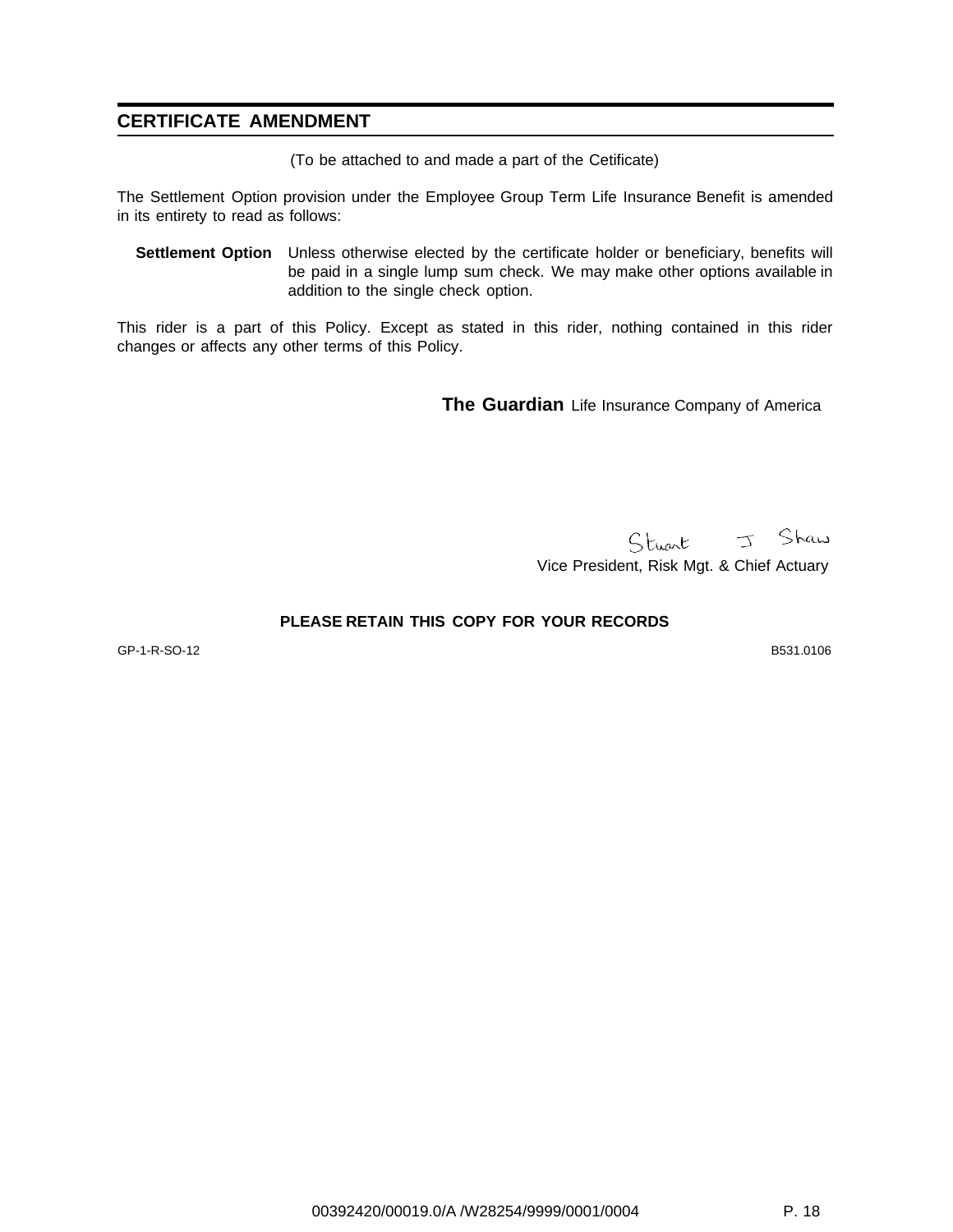# **CERTIFICATE AMENDMENT**

This plan is amended so that if a covered person is injured because of a third party's wrongful act or negligence:

- we will pay medical, dental or loss of earnings benefits for the injury, to the extent otherwise covered by this plan, if the covered person: (a) agrees in writing to The Guardian being subrogated to any recovery or right of recovery the covered person has against that third party; (b) does not take any action which would prejudice our subrogation rights; and (c) cooperates in doing what is reasonably necessary to assist us in any recovery;
- we will be subrogated only to the extent of benefits paid by this plan because of that injury; and
- we will be subrogated only when the amounts (or portion) received by the covered person through a third party settlement or satisfied judgment is specifically identified as amounts paid as benefits under this plan.

As used in this rider:

"Subrogation" means our right to recover any benefit payments made under this plan:

- because of an injury to a covered person caused by a third party's wrongful act or negligence; and
- which the covered person later recovers from the third party or the third party's insurer.

"Third Party" means any person or organization other than The Guardian, the employer or the covered person.

Except as stated in this rider, nothing contained in this rider changes or affects any other terms of this certificate.

**The Guardian** Life Insurance Company of America

Stuart J Shaw

Vice President, Risk Mgt. & Chief Actuary CGP-3-SUBR-NY-92 B600.0004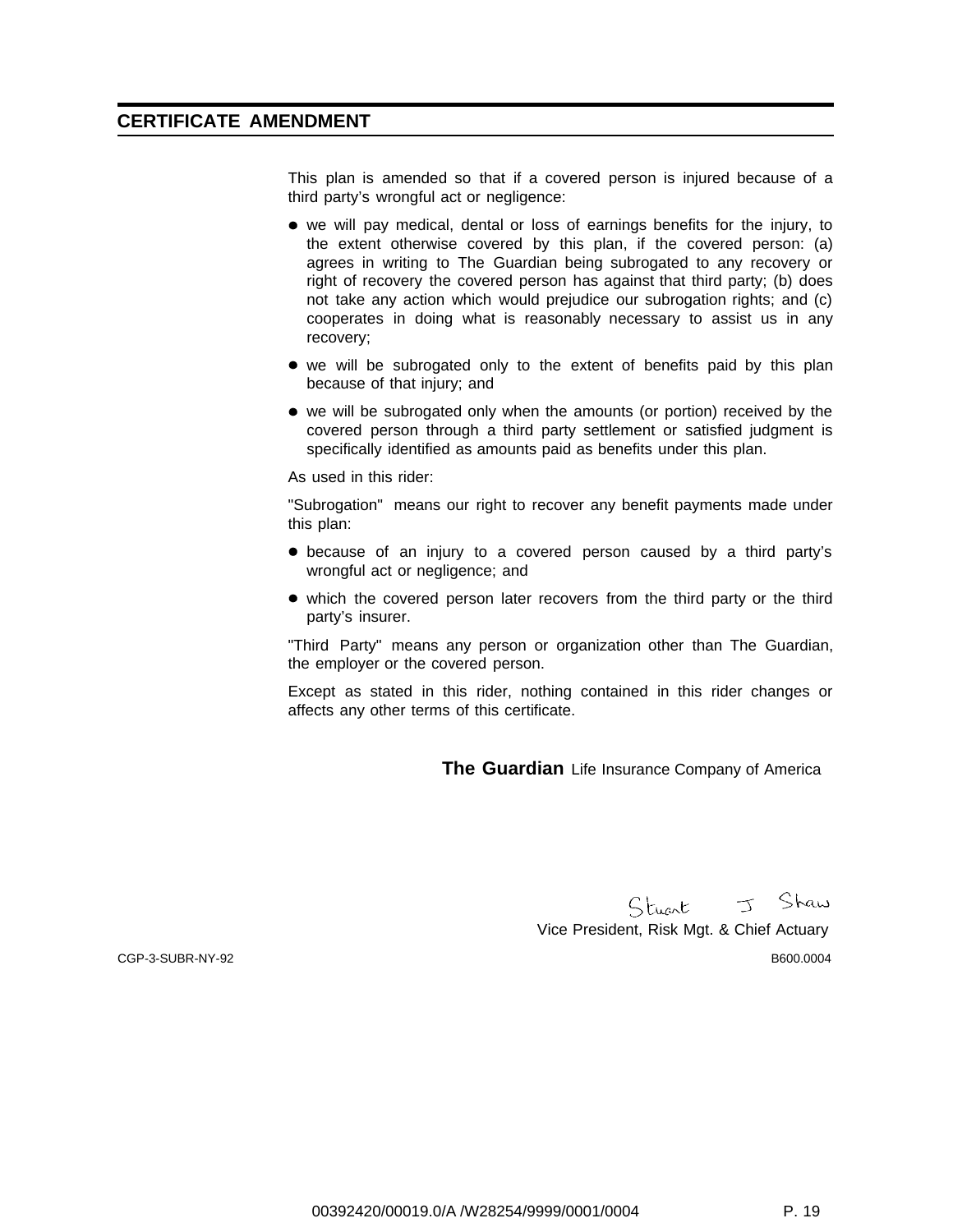# **REQUIRED DISCLOSURE STATEMENT**

#### **For Group Plan No.:** G -00392420-IN

The schedule of insurance on page CGP-3-SI of the certificate booklet is a short summary of the health insurance benefits this plan provides. These benefits, including any exclusions and limitations, are fully explained in other parts of the certificate booklet. READ THE CERTIFICATE BOOKLET WITH CARE.

As evidenced by your certificate booklet, this plan provides the following health insurance benefits:

Accidental Death and Dismemberment Insurance (defined as Accident Insurance by the New York State Insurance Department) - **Important Notice:** This Accident Insurance does not provide coverage for sickness.

This plan does not provide Basic Hospital Insurance, Basic Medical Insurance, Medicare Supplement Insurance, or Major Medical Insurance, as defined by the New York State Insurance Department.

**Notice** The above statements are not part of the group policy. The group policy alone determines the rights and duties of: (a) the employer to whom this plan is issued; (b) the policyholder (if other than such employer); (c) the Guardian; and (d) any person covered by this plan.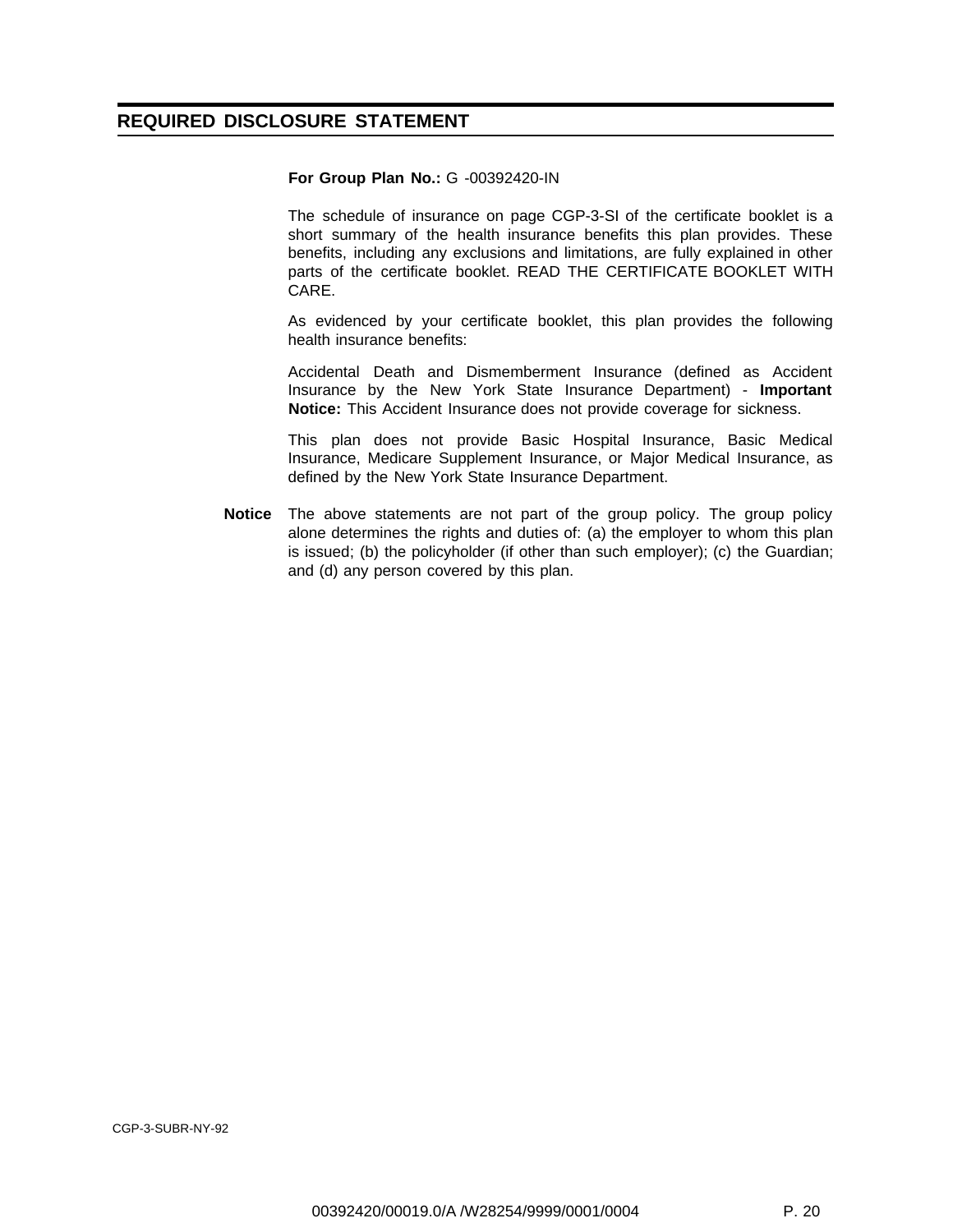# **GLOSSARY**

This Glossary defines the italicized terms appearing in your booklet.

CGP-3-GLOSS-90 B900.0118

**Employee** means a person who works for the employer at the employer's place of business, and whose income is reported for tax purposes using a W-2 form.

CGP-3-GLOSS-90 B750.0006

**Employer** means RESEARCH FOUNDATION OF THE CITY UNIVERSITY OF NEW YORK .

CGP-3-GLOSS-90 B900.0051

**Full-time** means the employee regularly works at least the number of hours in the normal work week set by the employer (but not less than 35 hours per week), at his employer's place of business.

CGP-3-GLOSS.1 B750.0230

- 
- **Plan** means the Guardian group plan purchased by your employer, except in the provision entitled "Coordination of Benefits" where "plan" has a special meaning. See that provision for details.

CGP-3-GLOSS-90 B900.0039

**Proof or Proof of** means an application for insurance showing that a person is insurable. **Insurability** CGP-3-GLOSS-90 B900.0010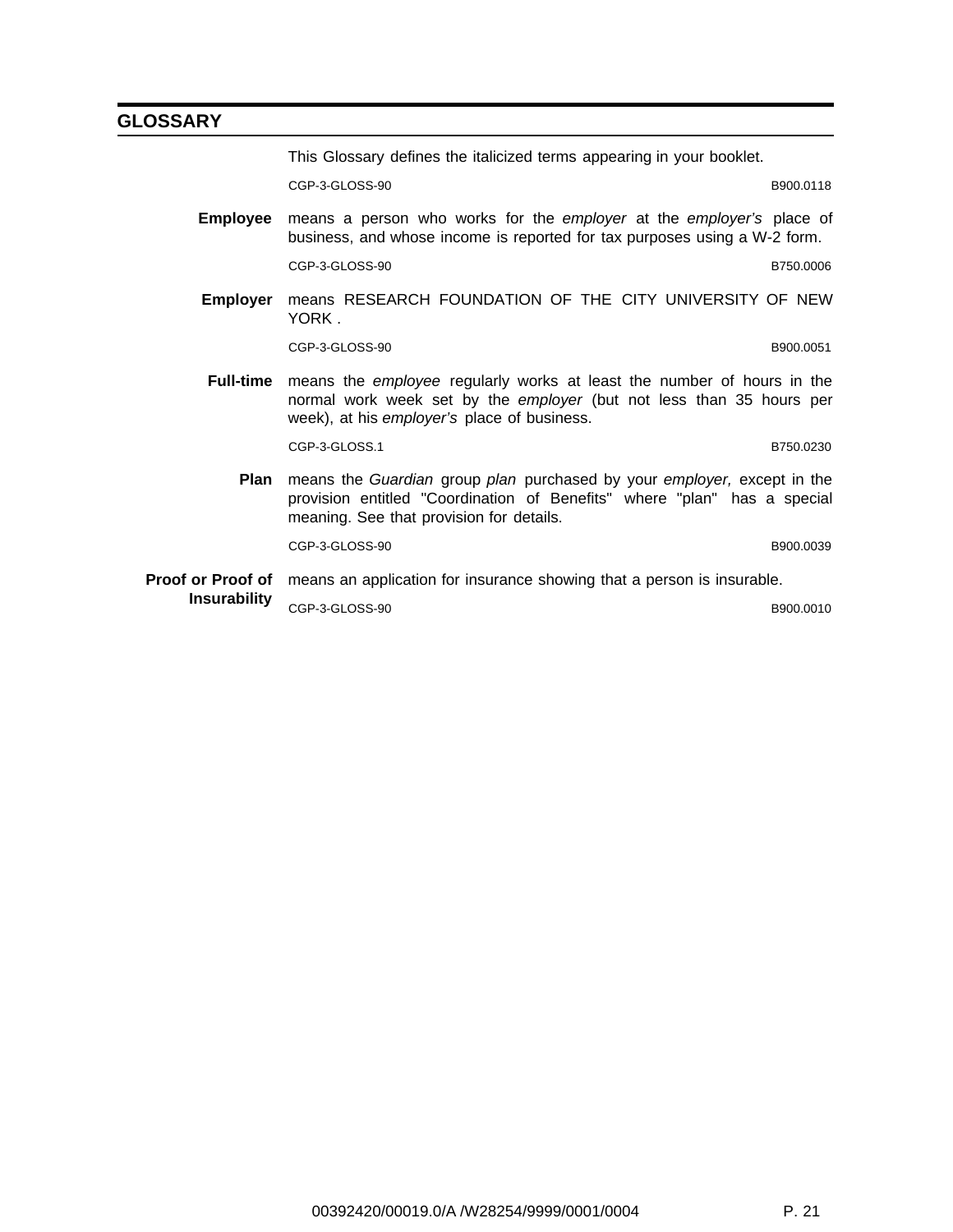# **STATEMENT OF ERISA RIGHTS**

As a participant, you are entitled to certain rights and protections under the Employee Retirement Income Security Act of 1974 (ERISA). ERISA provides that all plan participants shall be entitled to:

#### **Receive Information About Your Plan and Benefits**

- (a) Examine, without charge, at the plan administrator's office and at other specified locations, such as worksites and union halls, all documents governing the plan, including insurance contracts and collective bargaining agreements, and a copy of the latest annual report (Form 5500 Series) filed by the plan with the U. S. Department of Labor and available at the Public Disclosure Room of the Employee Benefits Security Administration.
- (b) Obtain, upon written request to the plan administrator, copies of documents governing the operation of the plan, including insurance contracts, collective bargaining agreements and copies of the latest annual report (Form 5500 Series) and updated summary plan description. The administrator may make a reasonable charge for the copies.
- (c) Receive a summary of the plan's annual financial report. The plan administrator is required by law to furnish each participant with a copy of this summary annual report.
- **Prudent Actions By Plan Fiduciaries** In addition to creating rights for plan participants, ERISA imposes duties upon the people who are responsible for the operation of the employee benefit plan. The people who operate the plan, called "fiduciaries" of the plan, have a duty to do so prudently and in the interest of plan participants and beneficiaries. No one, including your employer, your union, or any other person may fire you or otherwise discriminate against you in any way to prevent you from obtaining a welfare benefit or exercising your rights under ERISA.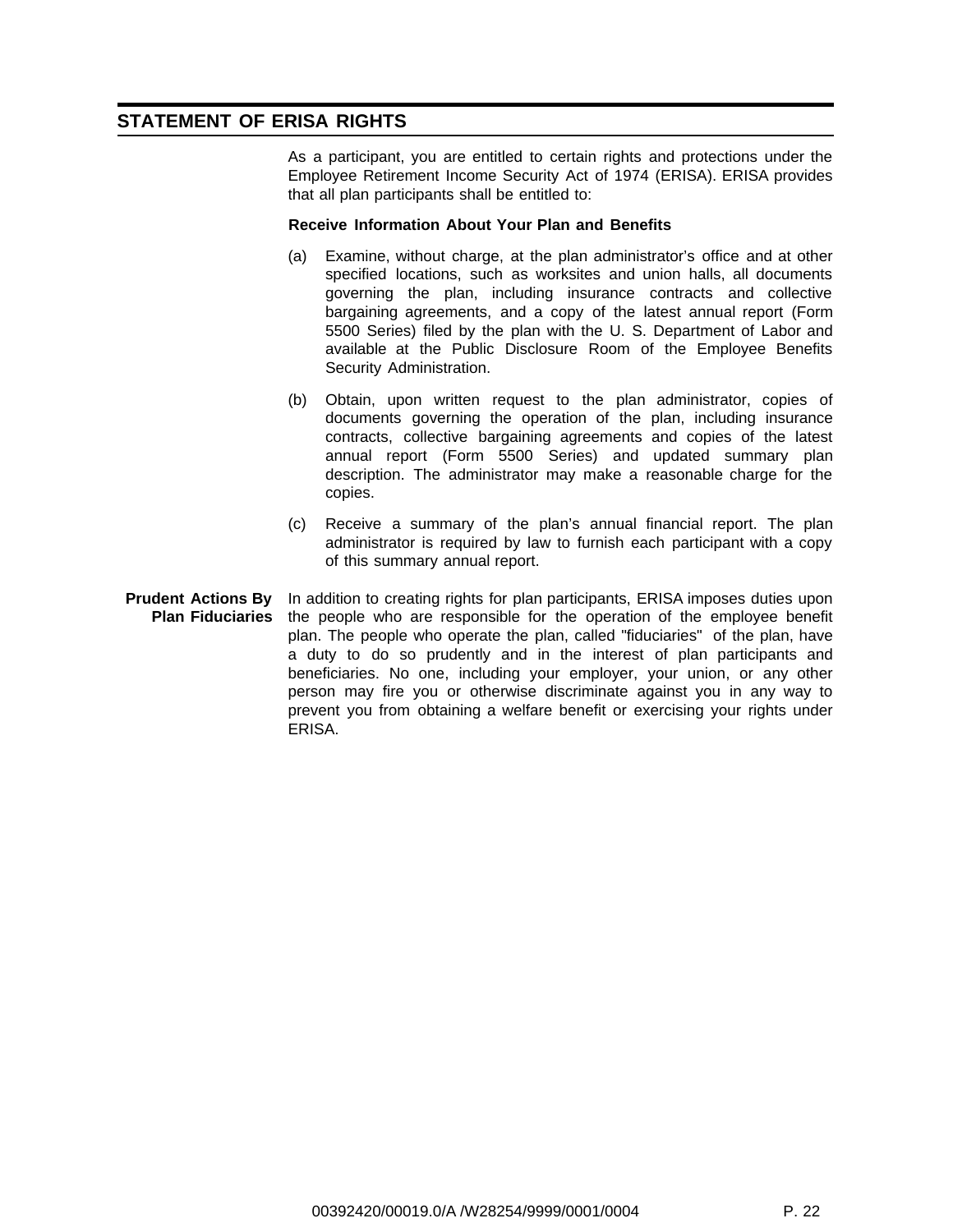**Enforcement Of** If your claim for a welfare benefit is denied or ignored, in whole or in part, **Your Rights** you have a right to know why this was done, to obtain copies of documents relating to the decision without charge, and to appeal any denial, all within certain time schedules.

> Under ERISA, there are steps you can take to enforce the above rights. For instance, if you request a copy of plan documents or the latest annual report from the plan and do not receive them within 30 days, you may file suit in a state or Federal court. In such a case, the court may require the plan administrator to provide the materials and pay you up to \$110.00 a day until you receive the material, unless the materials were not sent because of reasons beyond the control of the administrator. If you have a claim for benefits which is denied or ignored, in whole or in part, you may file suit in a federal court. If it should happen that plan fiduciaries misuse the plan's money or if you are discriminated against for asserting your rights, you may seek assistance from the U.S. Department of Labor, or you may file suit in a Federal court. The court will decide who should pay court costs and legal fees. If you are successful, the court may order the person you sued to pay these costs and fees. If you lose, the court may order you to pay these costs and fees, for example, if it finds that your claim is frivolous.

**Assistance with** If you have questions about the plan, you should contact the plan **Questions** administrator. If you have questions about this statement or about your rights under ERISA, or if you need assistance in obtaining documents from the plan administrator, you should contact the nearest office of the Employee Benefits Security Administration, U.S. Department of Labor listed in your telephone directory or the Employee Benefits Security Administration, U.S. Department of Labor, 200 Constitution Avenue N.W., Washington D.C. 20210. You may also obtain certain publications about your rights and responsibilities under ERISA by calling the publications hotline of the Employee Benefits Security Administration.

CGP-3-ERISA B800.0093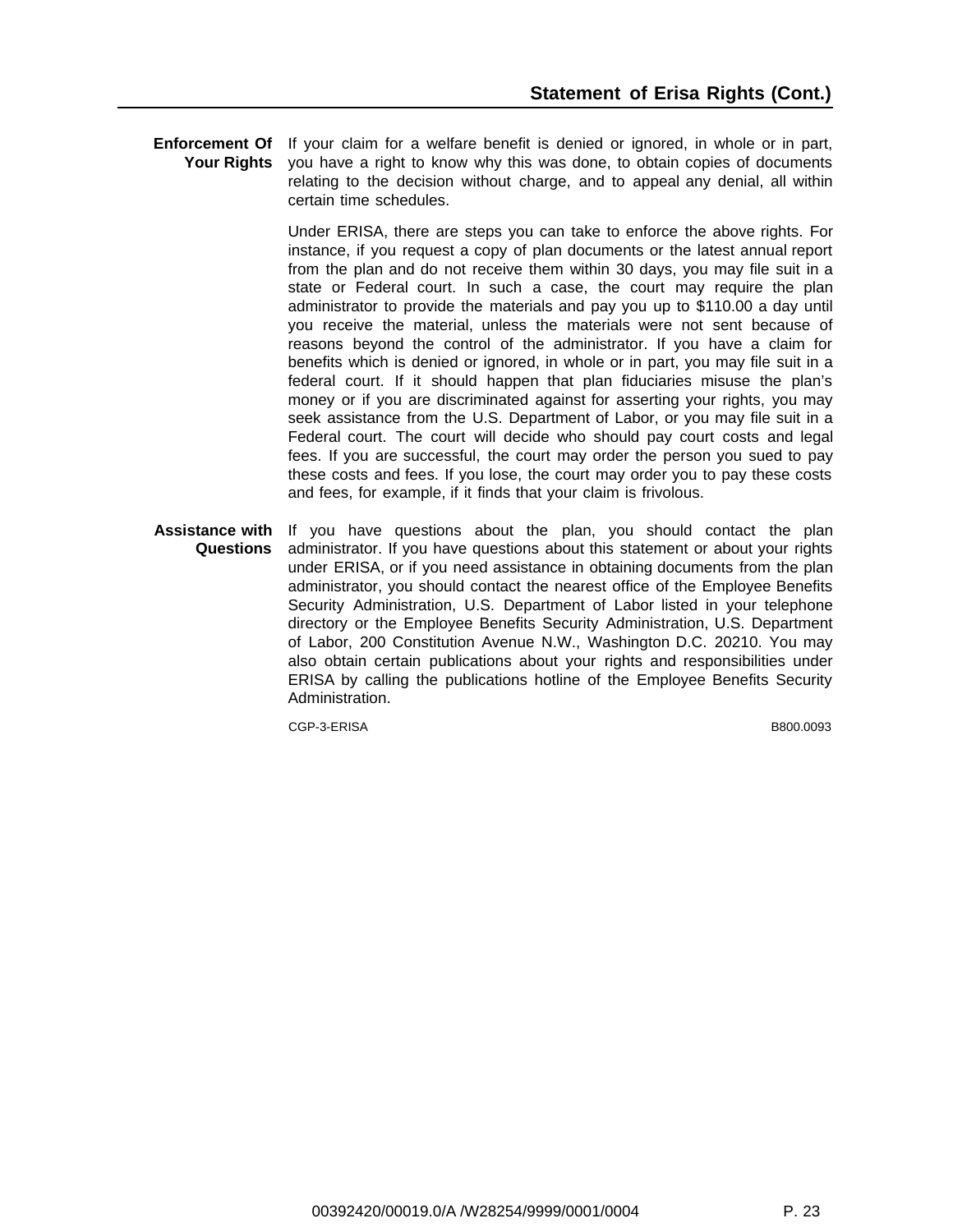Claim forms and instructions for filing claims may be obtained from the Plan Administrator.

Guardian is the Claims Fiduciary with discretionary authority to determine eligibility for benefits and to construe the terms of the plan with respect to claims.

In addition to the basic claim procedure explained in your certificate, Guardian will also observe the procedures listed below. These procedures are the minimum requirements for benefit claims procedures of employee benefit plans covered by Title 1 of the Employee Retirement Income Security Act of 1974 ("ERISA")

- (a) If a claim is wholly or partially denied, the claimant will be notified of the decision within 90 days after Guardian received the claim.
- (b) If special circumstances require an extension of time for processing the claim, written notice of the extension shall be furnished to the claimant prior to the termination of the initial 90-day period. In no event shall such extension exceed a period of 90 days from the end of such initial period. The extension notice shall indicate the special circumstances requiring an extension of time and the date by which The Guardian expects to render the final decision.
- (c) If a claim is denied, Guardian will provide a notice that will set forth:
	- (1) the specific reason(s) the claim was denied;
	- (2) specific references to the pertinent plan provision on which the denial is based;
	- (3) a description of any additional material or information needed to make the claim valid, and an explanation of why the material or information is needed;
	- (4) an explanation of the plan's claim review procedure. A claimant must file a request for review of a denied claim within 60 days after receipt of written notification of denial of a claim.
- (d) Guardian will notify the claimant of its decision within 60 days of receipt of the request for review. If special circumstances require an extension of time for processing, The Guardian will render a decision as soon as possible, but no later than 120 days after receiving the request. The Guardian will notify the claimant about the extension.

CGP-3-ERISA B800.0079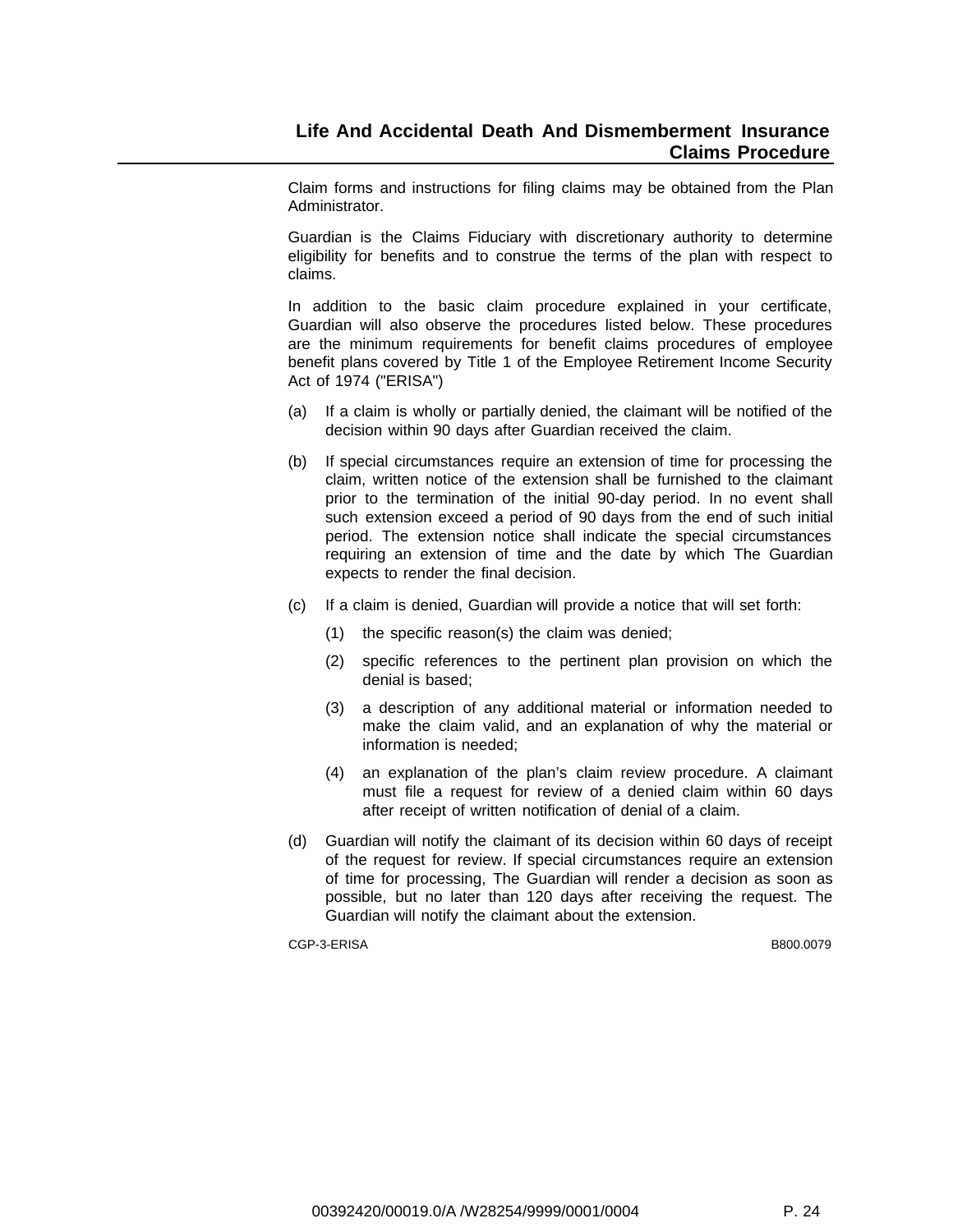Your employer may terminate this group plan at any time by giving us 31 days advance written notice. This plan will also end if your employer fails to pay a premium due by the end of this grace period.

We may have the option to terminate this plan if the number of people insured falls below a certain level.

When this plan ends, you may be eligible to continue or convert your insurance coverage. Your rights upon termination of the plan are explained in this booklet.

B800.0007